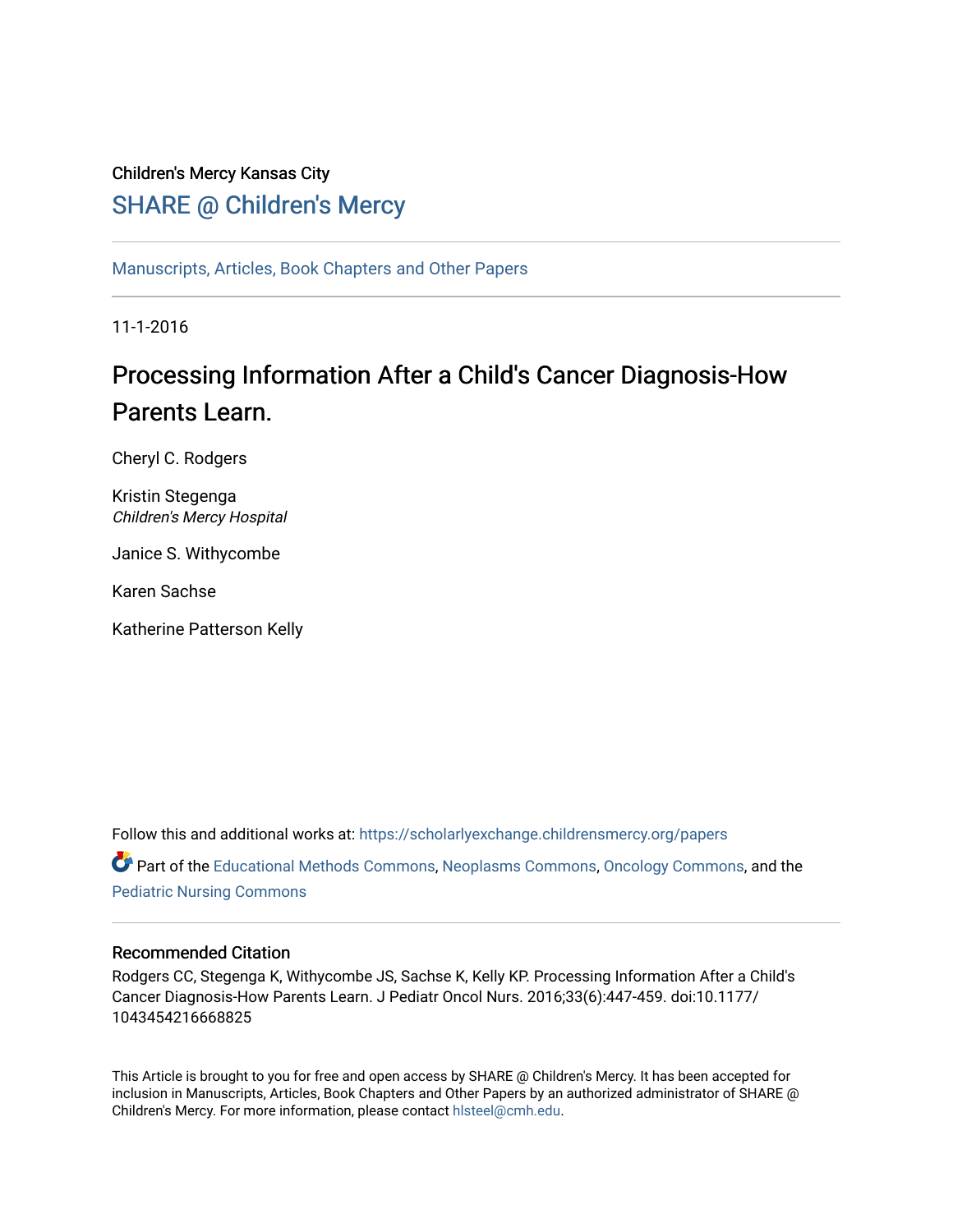

# **HHS Public Access**

Author manuscript J Pediatr Oncol Nurs. Author manuscript; available in PMC 2017 November 01.

# Published in final edited form as:

J Pediatr Oncol Nurs. 2016 ; 33(6): 447–459. doi:10.1177/1043454216668825.

# **Processing Information after a Child's Cancer Diagnosis – How Parents Learn: A Report from the Children's Oncology Group**

# **Cheryl C. Rodgers, PhD, RN, CPNP, CPON®**,

Assistant Professor, Duke University School of Nursing, 307 Trent Drive, Durham, NC 27710

# **Kristin Stegenga, PhD, RN, CPON®**,

Nurse Researcher, Children's Mercy Hospital, 2401 Gillham Drive, Kansas City, MO 64108

# **Janice S. Withycombe, PhD, RN, MN, CCRP**,

Assistant Professor, Nell Hodgson Woodruff School of Nursing Emory University, 1520 Clifton Road NE, Atlanta, GA 30322-4027

# **Karen Sachse, MSN, RN, CNS-BC, CPHON®**, and

Senior Clinical Nurse Educator, Baxalta Inc. 650 E. Kendall Street, Cambridge, MA 02142

# **Katherine Patterson Kelly, PhD, RN, PCNS-BC, CPON®**

Nurse Scientist, Department of Nursing Research and Quality Outcomes, Children's National Health System, 111 Michigan Ave NW, Washington DC 20010

# **Abstract**

Parents of a child newly diagnosed with cancer must receive an extensive amount of information before their child's initial hospital discharge; however, little is known about best practices for providing this education. An interpretive descriptive study design was used to describe actual and preferred educational content, timing, and methods among parents of children newly diagnosed with cancer prior to their child's first hospital discharge. Twenty parents of children diagnosed with various malignancies participated in individual interviews 2 to 12 months after their child's diagnosis. Data were analyzed using constant comparative analysis. Education delivery occurred in a telling manner at diagnosis transitioning to a reciprocal process of teaching during the inpatient stay, then primarily back to telling immediately before discharge. Parents expressed a variety of preferred learning styles but noted that their preferences were rarely assessed by healthcare providers. Multiple factors influenced parents' ability to process educational information received during their child's initial hospitalization. Findings suggest that nursing practices should include assessing for influencing factors, providing anticipatory guidance, and incorporating parents' preferred learning style into the educational plan.

# **Keywords**

education; parents; pediatric oncology; new diagnosis

Corresponding author: Cheryl Rodgers, Duke University School of Nursing, 307 Trent Drive, Durham, NC 27710.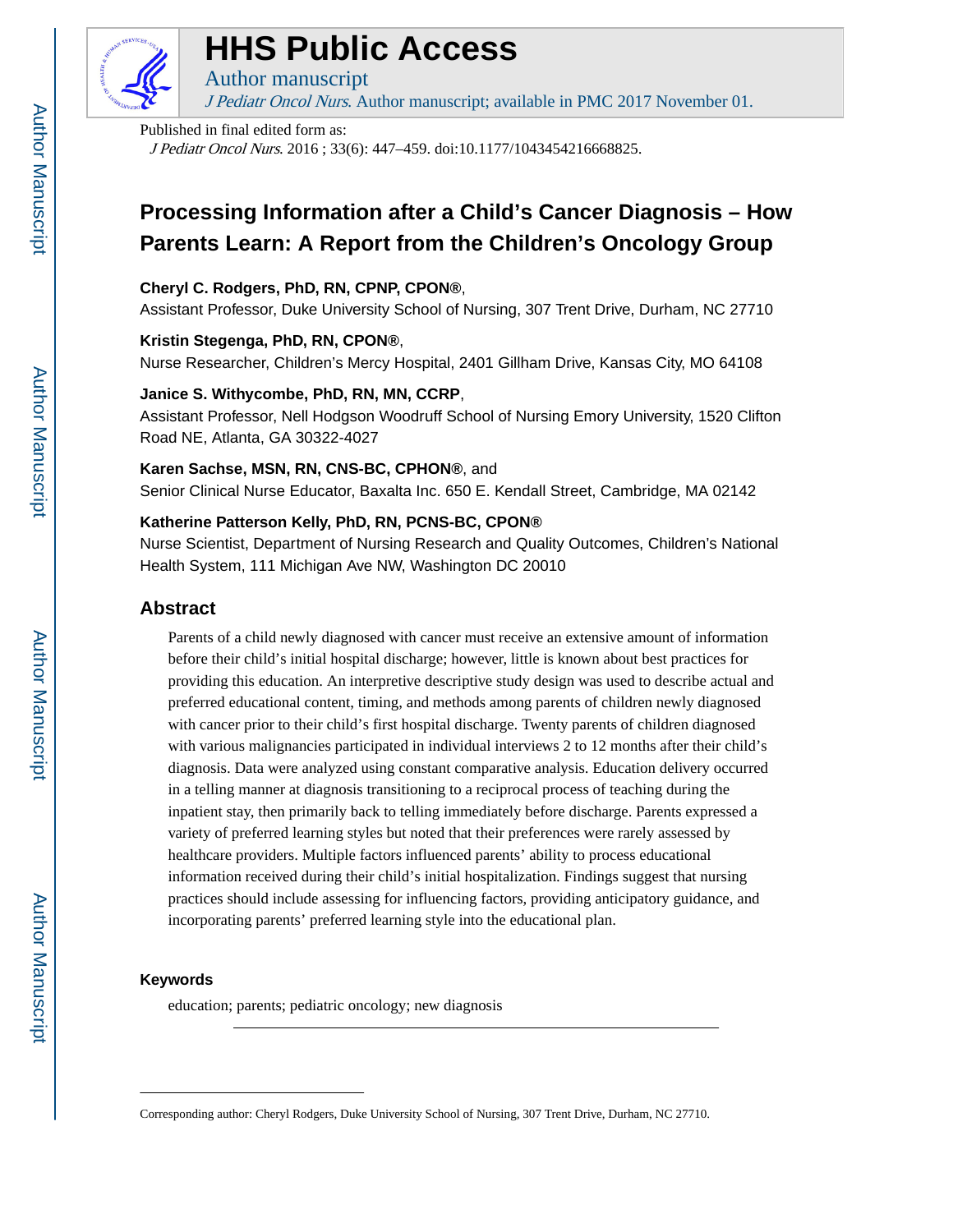The diagnosis of cancer in a child and its subsequent treatment is extremely stressful for parents (Rabineau, Mabe, & Vega, 2008). Parents report that the initial stages of diagnosis and treatment are the most overwhelming time because of uncertainty (Jackson et al., 2007; McGrath, 2002). Additional stressors include difficulties managing their emotional reaction to the diagnosis, seeking to identify a cause for their child's cancer, being able to explain the diagnosis to their child, and reorganizing family roles and routines to accommodate the treatment regimen (Tackett et al., 2016; Rabineau, Mabe, & Vega, 2008). Parental reactions to the cancer diagnosis often make learning about their child's treatment and care difficult (Aburn & Gott, 2014). Parents must typically learn about their child's diagnosis, treatment plan, and necessary home management during the child's initial hospitalization. These hospital stays are often of short duration, so providing education efficiently and effectively is critical.

Informing parents about their child's diagnosis and treatment plan helps to relieve uncertainty. This information can also enhance parental coping, improve their ability to make informed decisions, and assist with the transition to home (Kelly  $\&$  Porock, 2005). Parents are more likely to experience peace of mind when their child's oncologist provides high quality information regarding the disease (Mack et al., 2009); however, some parents feel overwhelmed with the amount of information and exhausted by the initial teaching (Aburn & Gott, 2014; Jackson et al., 2007; Flury, Caflisch, Ullmann-Bremi, & Spichiger, 2011). Stress can negatively affect cognitive abilities and memory. In one study, researchers found that 17% of parents of children newly diagnosed with cancer did not remember any information from the initial meeting and wanted the content repeated until they were able to comprehend the material (Eden, Black, MacKinlay, & Emery, 1994).

Receiving information about a child's cancer diagnosis can be both beneficial and stressful to parents. There is limited information available about best methods to deliver education within this stressful context. Written information, verbal discussions, simple videos, and websites are all potential resources that can be used to educate parents of children newly diagnosed with cancer (Aburn & Gott, 2014; Matutina, 2010; Lewis, Gundwaredena, & Saadawi, 2005; Eden et al., 1994); however, there is no definitive information regarding parental preferences among these various resources. For example, parents of newly diagnosed oncology patients reported a parent education website as beneficial; however, less than half of parents accessed the specific website during the first six weeks following their child's diagnosis because they were too overwhelmed and tired (Svavarsdottir & Sigurdardottir, 2006; Ewing et al., 2009).

Nurses have a core responsibility to provide education to patients and parents; however, there is a paucity of evidence to inform best practices for performing this important task (Landier, Leonard, & Ruccione, 2013). Because optimal educational practices can improve the quality of life for patients and parents (Slone, Self, Friedman, & Heiman, 2014), further research is needed to identify best educational practices for parents of children with a new oncology diagnosis. Learning from parents directly will contribute to the identification of best educational practices for parents of children with a new oncology diagnosis.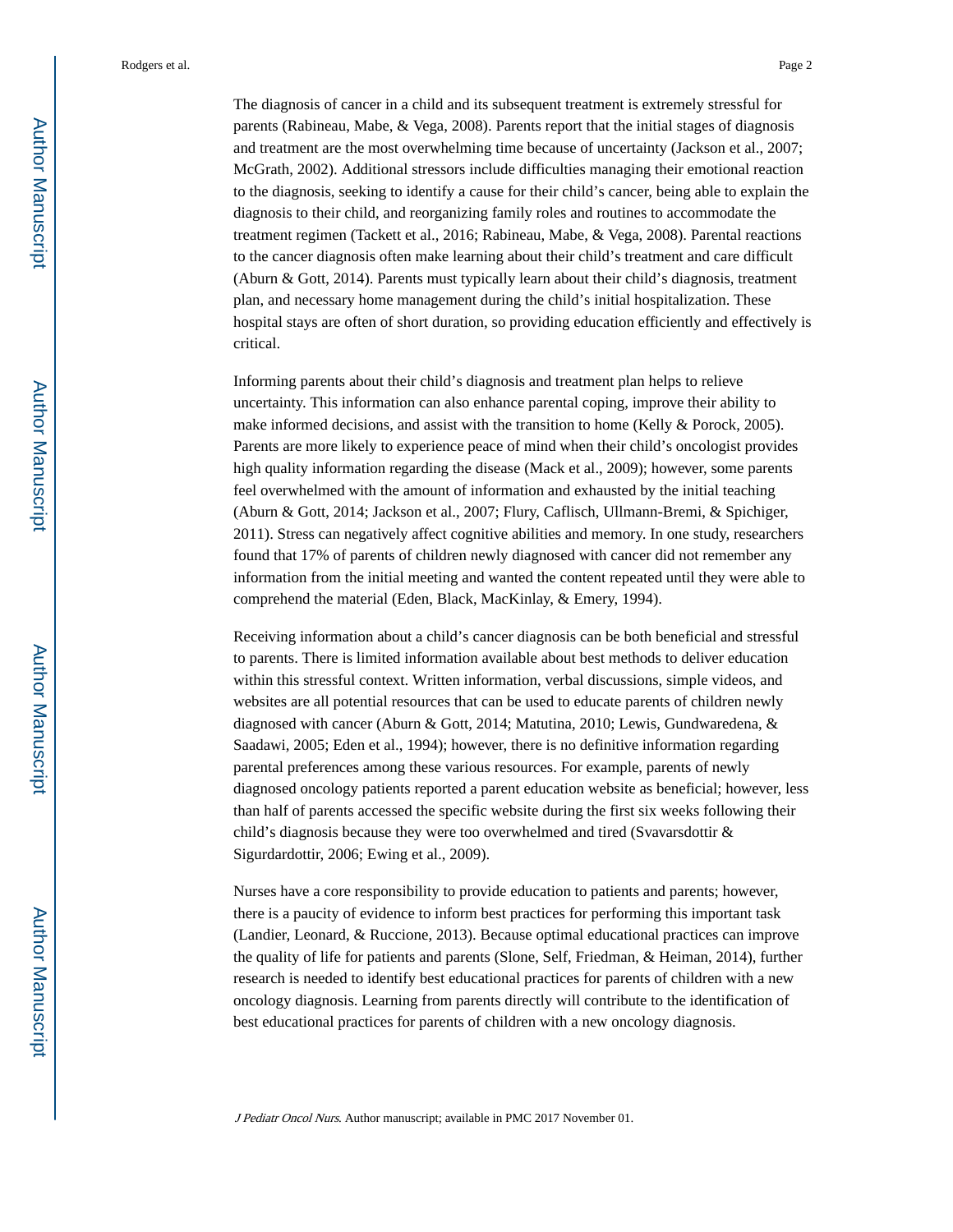This study explored the educational experiences of parents after their child's diagnosis of cancer, and described actual and desired parent educational experiences from the time of their child's initial oncology diagnosis until the first hospital discharge. Specific aims of this study were to describe the content (topics), timing, and methods of information delivery that parents of children newly diagnosed with cancer received and preferred to receive, prior to their child's first hospital discharge.

#### **Methods**

#### **Design**

We used an interpretive descriptive design to identify parents' actual and preferred experiences of receiving information when their child was initially diagnosed with cancer. Interpretive descriptive design uses a naturalistic method of inquiry without pre-selection of specific variables or a priori commitment to a particular theoretical viewpoint (Sandelowski, 2000). It uses an inductive approach to identify information from participants that provides a basis to identify common patterns and themes of the experience (Thorne, Kirkham, & MacDonald-Emes, 1997).

#### **Setting**

Parents were recruited from the pediatric oncology services at Duke Children's Hospital & Health Center in Durham, NC; Children's Mercy Hospital & Clinics in Kansas City, MO; Children's National Health System in Washington D.C.; and Palmetto Health Children's Hospital in Columbia, SC. These sites have expertise in childhood cancer care and are actively involved in Children's Oncology Group (COG) clinical trials. Combined, the four centers diagnose approximately 450 children and adolescents with cancer, ages 0 to 17 years, each year.

#### **Sample**

Study participants were identified using purposive sampling. Inclusion criteria consisted of a mother, father, or legal guardian who provided care to a child (ages 0–17 years) diagnosed with any type of cancer at least two but no more than twelve months prior to study participation. This timeframe was selected to ensure that participants had adequate time to process their child's diagnosis and treatment plan, while still having recent recall of the diagnosis experience. Participants were required to speak English and be willing to discuss their experiences with the research team. Due to variations in new patient education, parents were excluded from the study if their child was diagnosed with a non-malignant disease, received the cancer diagnosis while hospitalized on a non-oncology unit (i.e., surgical ward), experienced disease relapse, had not yet been discharged from the hospital since the diagnosis, or received a bone marrow transplant. Parents or legal guardians of deceased children were not approached due to potential distress associated with the reflection necessary for the interview. Patients were recruited between April 2015 and February 2016. Due to a predominance of mothers of patients with a leukemia diagnosis recruited initially, the investigators purposefully sampled fathers and parents of patients with solid tumors during the last three months of the study. Sampling continued until theoretical redundancy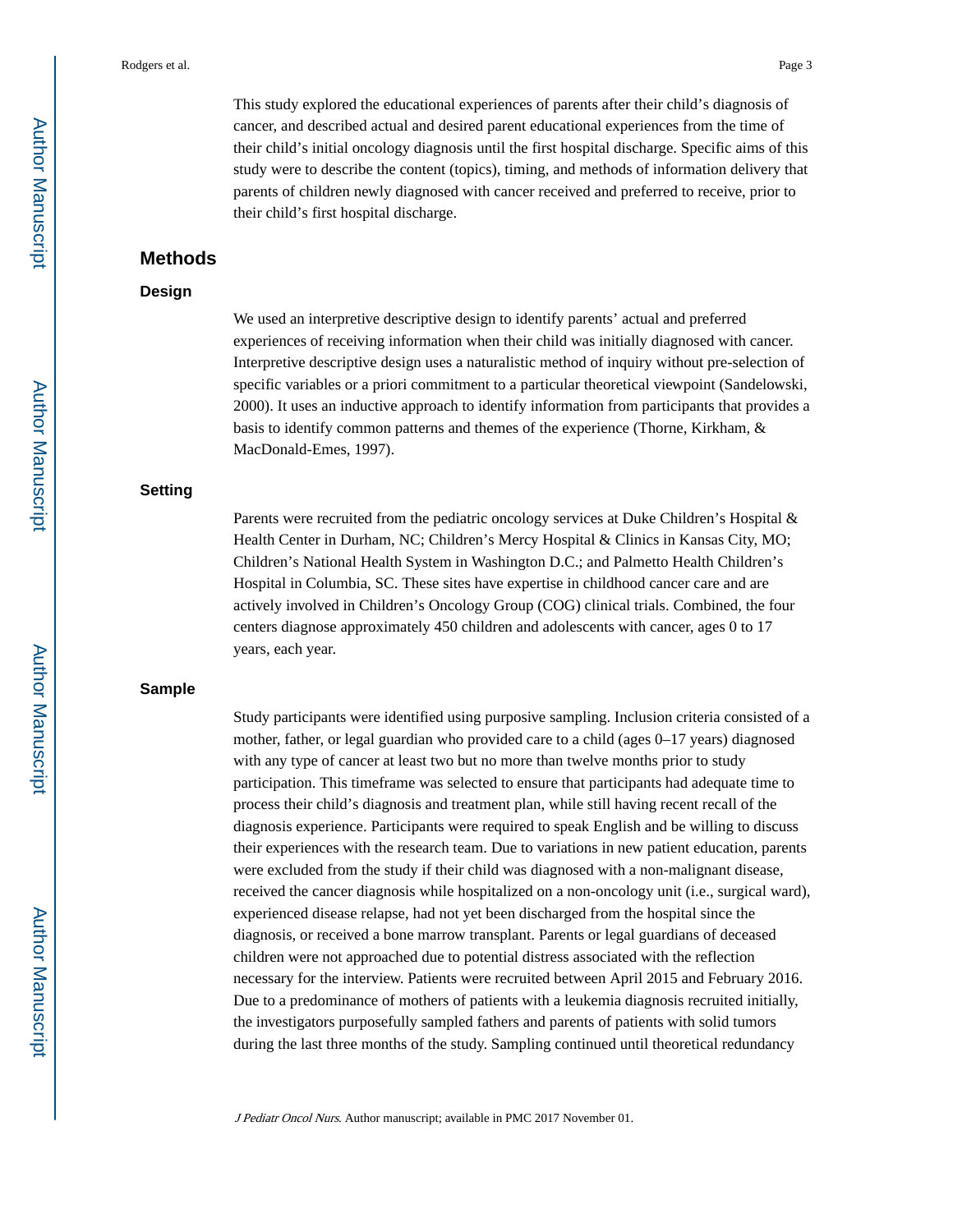occurred, specifically when no new information was obtained and information did not change the conclusions that had already been reached (Sandelowski, 1995).

#### **Procedures**

Recruitment began after obtaining approval by the Institutional Review Board at Duke University and the affiliated institutions. Parents signed a consent form after the study information was discussed and all questions were answered. Interviews occurred at a place and time comfortable and convenient to parents.

All authors performed interviews at their affiliated institutions. Interviews were audiorecorded and followed a semi-structured interview guide that focused on experiences of the education that parents received and preferred to receive after their child's cancer diagnosis. The interview guide was developed by the investigators based on existing research and clinical expertise and was reviewed by a patient advocate affiliated with the Children's Oncology Group. The interview guide contained questions regarding how parents learned about their child's diagnosis, education that occurred during the hospitalization, preparation for discharge, and preferred methods for education. Parents were encouraged to elaborate on these topics and any others they deemed important. Following the interview, parents were asked to complete a demographic form and were given the opportunity to ask questions. Field notes were audio-recorded or recorded electronically by the investigators immediately following each interview. During one of the interviews, the audio recorder malfunctioned and the interview was not recorded. Immediately following this interview, the researcher wrote detailed notes regarding this parent's statements in order to capture the information shared. These notes were coded and incorporated into the analysis but no quotes were used.

#### **Analysis**

Interviews were transcribed verbatim by a trained research transcriptionist. The first author listened to each tape while reading the transcriptions to verify accuracy and remove any identifying demographics. Field notes were inserted at the end of the document.

Constant comparative analysis, consisting of three stages: open, axial, and selective coding was used to analyze the data (Dantas, Leite, de Lima, & Stipp, 2009; Corbin & Strauss, 2015). The codebook was initially developed from text descriptions of events associated with the educational process. One author independently completed the initial coding for each interview. After this, a second author reviewed the codes and suggested alternate codes as indicated. Changes were made to codes as a deeper understanding of the educational process occurred through data immersion. All code labels were named from the parents' viewpoint, consistent with the study's focus.

Coding, definitions, and category development were reviewed by all investigators during biweekly conference calls. Any discrepancies were resolved via consensus agreement. After this, the researchers moved to axial coding to categorize codes based on similarities and relationships. New category names were derived from the data to represent emerging themes (Foley & Timonen, 2015; Corbin & Strauss, 2015). Finally, a central selective category was identified to describe the overall theme under which all other categories and codes were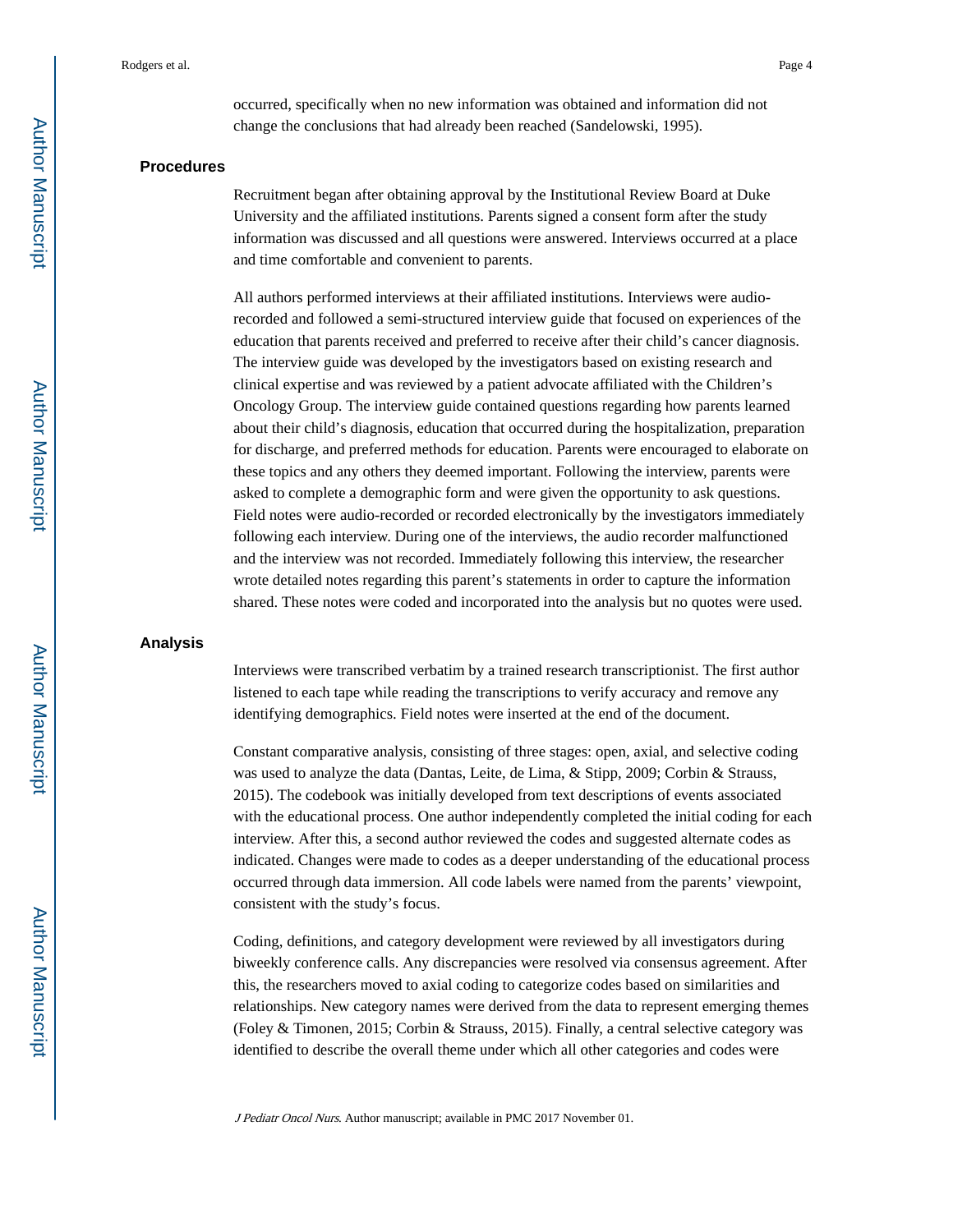integrated regarding parental descriptions of their educational experience (Foley & Timonen, 2015; Corbin & Strauss, 2015).

Rigor was maintained through prolonged engagement (credibility), verification with parents of newly developed findings in subsequent interviews (dependability), and an audit trail that chronologically indexed the study's procedures and analysis decisions (confirmability) (Speziale & Carpenter, 2010).

# **Results**

Twenty parents participated in the study; their characteristics are reported in Table 1. Details about parental role and child diagnosis are reported in Table 2. All parents spoke English, although it was not the primary language for one parent.

For this study, the term "healthcare providers (HCPs)" refers to a variety of clinicians, including physicians, advanced practice nurses, physician assistants, nurses, social workers, child life specialists, dieticians, and/or pharmacists. During the initial hospitalization, parents received information from HCPs through two processes, coded as *telling* and *teaching* (Figure 1). Upon initiation of education, parents began processing information. "Processing" in this study refers to the parents' management of information that led to learning how to care for their child with a new cancer diagnosis (Table 3). Evidence of learning was demonstrated by parents *seeking* and *using information* (Figure 1). The ability of parents to process information was highly individualized and influenced by conditions such as *responding to the diagnosis*, *receiving reassuring provider communication, pacing of information, receiving consistent information, figuring out life*, and *worrying about discharge* (Table 3). Positive aspects of these influencing factors assisted parents with processing the information, while negative aspects hindered their processing ability.

#### **Telling at Diagnosis**

At the time of diagnosis, parents received an extensive amount of information about their child's diagnosis and treatment plan. Table 4 lists actual and desired content that parents reported at the time of diagnosis. The physician team communicated information to the parents at a fast pace, often because of the urgent need to obtain informed consent and begin treatment. Communication at this time was predominantly one-way with physicians *telling*  parents information. *Telling* was described by one parent as, "And she [physician] came in with the whole- with like this whole plan and this whole overview. She just gave like the whole overview spiel..." (parent 5). Parents began to process information as it was delivered but parental knowledge level was usually minimal at the time (Figure 1). Some parents described shutting down immediately upon hearing the word "cancer," and not remembering anything else (parents 2 and 3); however, one parent found all of the information helpful during the diagnostic discussion (parent 13). Regardless of the rate of processing, most parents perceived primarily being *told* information during this time, with little reciprocity.

#### **Teaching During the Hospital Stay**

Following the diagnostic period, children frequently remained hospitalized to initiate treatment and receive supportive care. During this initial inpatient stay, obtaining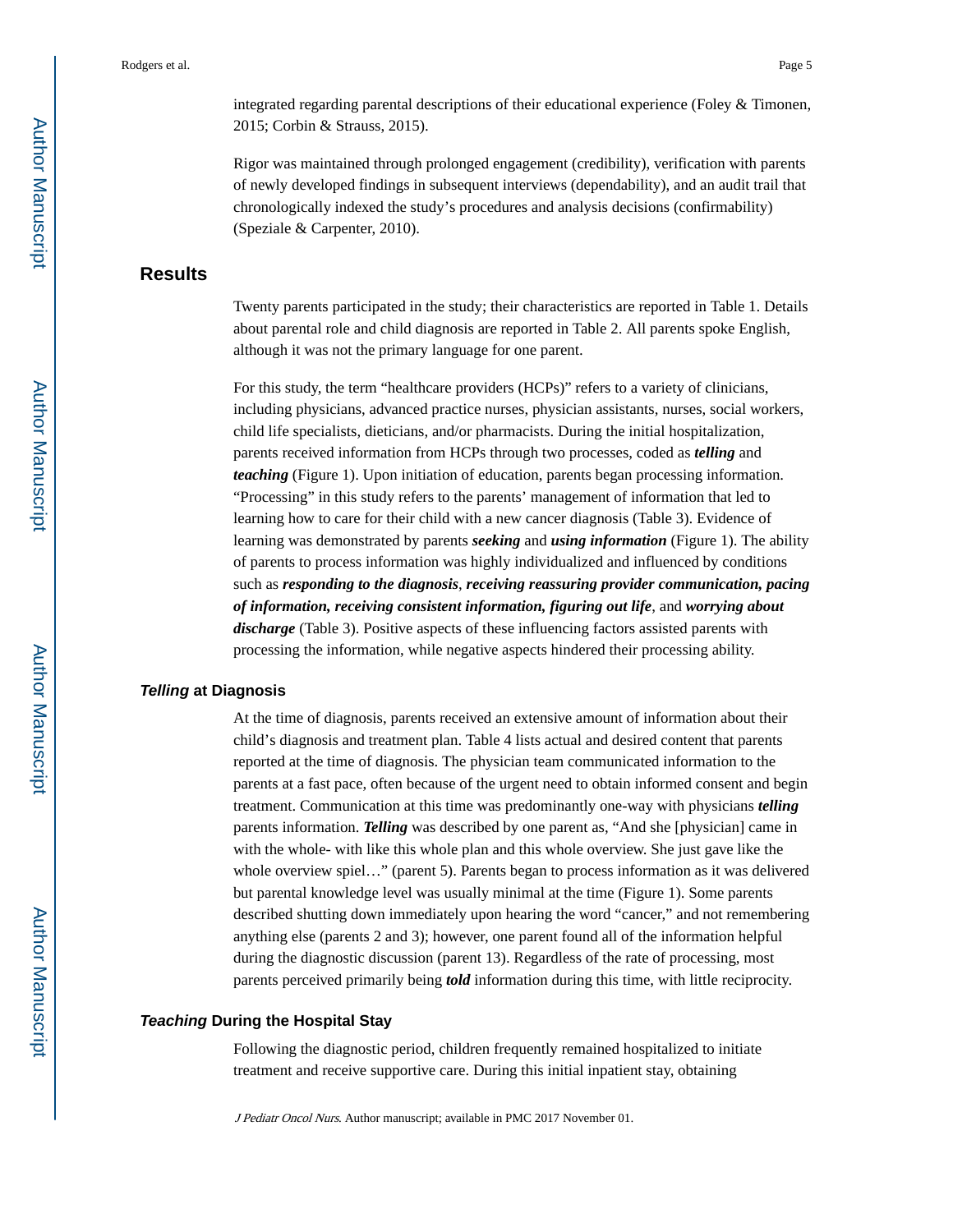information transitioned from *telling*, dominated by HCPs delivering information, to *teaching*, a reciprocal information exchange between HCPs and parents (Figure 1). One parent described the reciprocal process of *teaching*, "I read through it and then you know… someone knowledgeable about the subject talks to me about [it]…" (parent 18). Actual and desired content delivered during the hospital stay is listed in Table 4. Parents found several different teaching methods useful in this time of information exchange (Table 3). During the hospital stay, parents expressed an ever-increasing knowledge level, "… once things actually start happening, you move away from the initial rush and get into the treatment, that's when it starts to all come together" (parent 10).

Parents reported a variety of preferred and actual approaches by HCPs to help them learn (Table 5). Almost all parents had a particular learning style; however, most parents did not recall being asked by any HCP what that style was. Although most parents reported approaches that were helpful, one parent described particular frustration with multiple HCPs repeatedly asking her what she knew about the cancer diagnosis at a time when she had very little information (parent 16). Another parent reported not being informed about neutropenic precautions and suddenly finding a "neutropenic precautions" sign on their hospital room door (parent 2). In both of these instances, parents indicated that a short explanation would have eased their stress and frustration.

#### **Return to Telling at Discharge**

Immediately prior to discharge, parents' statements suggest that HCPs returned to *telling*  them information, rather than continuing with the more interactive exchange of information that had been occurring during the hospital stay (Figure 1). Parents perceived information was conveyed to them prior to discharge with little regard as to how they were processing it. One parent described, "But I just remember feeling like, this all moves so quick … like we had no time to let it soak in and then we're already going home" (parent 16). The rate of processing information at discharge was highly individualized depending on the parent's previous medical experience and the duration of their child's hospitalization. One parent whose child had been in the hospital for several weeks was ready to listen and able to understand the discharge information (parent 12); however, another parent who had only been there one week stated that she "…sort of blanked out on that [discharge information] …" (parent 15). Eleven parents reported that their discharge education was adequate; however, all parents reported feeling "scared" and/or "nervous" about caring for their child at home. Major concerns included medication schedules, and care of the central venous access device (parent 7). Parents expressed a preference for concise discharge information, such as a magnet or one sheet of paper listing signs that they needed to watch for at home (parent 2). Table 4 lists the actual and desired content delivered at discharge.

#### **Seeking Information**

As parents began to process information, many responded by seeking additional information. *Seeking information* was beginning evidence of parent learning – as they learned new information about their child's cancer and its treatment, they sought out more information. The majority of parents reported asking questions to seek or clarify information; however, parents required some knowledge base before they were able to ask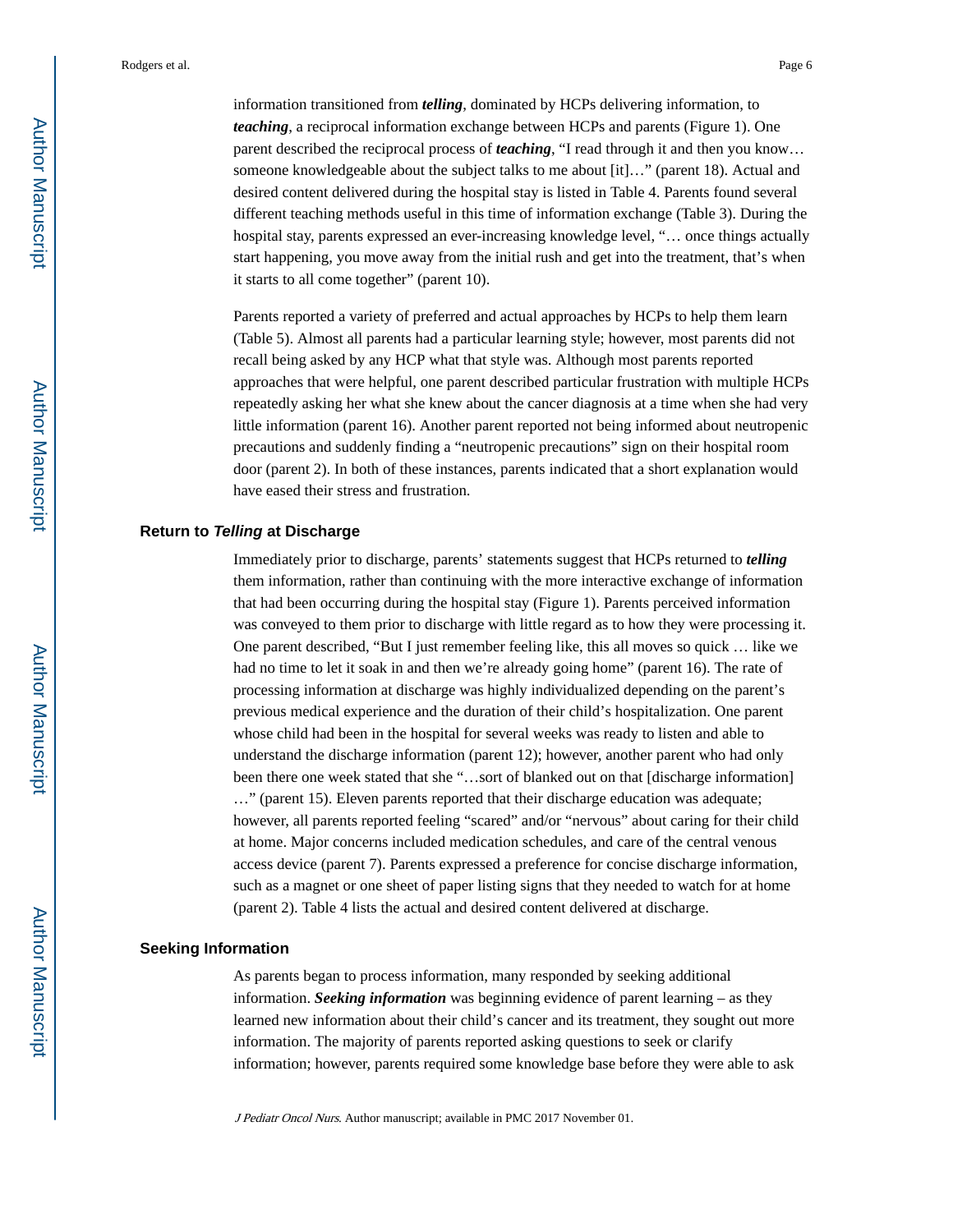questions. One parent described, "… so as I learn more, I ask more questions" (parent 8). Furthermore, most parents eventually recognized that different HCPs provided different types of information and parents learned from whom to seek different types of information. The majority of parents identified nurses as key informants, with one parent stating, "… they [nurses] are who we see the most, so of course if I have a question, I ask the person that I see the most, the nurse. And they don't get upset; they answer the same question over and over" (parent 3). Parents reported that nurses educated in an informal and formal manner throughout the day, and that this helped them to process the information. One parent described, "… the nurses were not just, take blood, take blood pressure, they were oncology nurses and they could answer those questions that we needed answers to" (parent 2).

It is equally important to note that a few parents purposefully avoided information. One parent described, "…I just choose not to read certain things because I don't want to see things that's going to make me upset" (parent 3). When a parent reported avoiding information, their partner often times had different preferences for information and wanted detailed information. For example, parent 3 who didn't want much information stated, "… he's [child's father] the type that wants to know … he'll probably go online and, like look it up".

#### **Using Information**

Although parents were not specifically queried about events after the hospital discharge, many parents shared stories about processing information after leaving the hospital. At this point parents began to use information to care for their child, another indicator of learning (Figure 1 and Table 3). Parents described their ability to make sense of the information as events occurred at home; for example one parent described her actions when her daughter was in pain, "Like I decide to call and I start looking in the [educational] book" (parent 14). Parents recognized their need for ongoing education after their initial hospital discharge. They called HCPs for additional information once they were home, asked questions of home care nurses, requested additional information from cancer organizations, and reviewed written material that they had previously received once they were home. When parents were specifically asked about the time frame within which they felt they understood the cancer information they received, parents reported a span of three to ten weeks after diagnosis.

Although eleven parents reported that their discharge teaching was adequate, this did not translate directly into feelings of preparedness. Only four parents felt prepared and comfortable to care for their child after discharge. Six parents reported feeling unprepared after discharge and described concerns about caring for their child's central line, giving medications, complying with neutropenic precautions, and being adequately prepared for their child's hair loss. One parent described being unprepared with the medications, "…my first like panic attack when we got home… I realized the names on the calendar did not match the names on the bottle" (parent 16). However, three parents reported feeling unprepared at discharge but when they got home, they realized they were comfortable providing care. One parent stated, "I didn't think I was ready before I left, but I guess I was. It wasn't as hard as it seemed" (parent 7)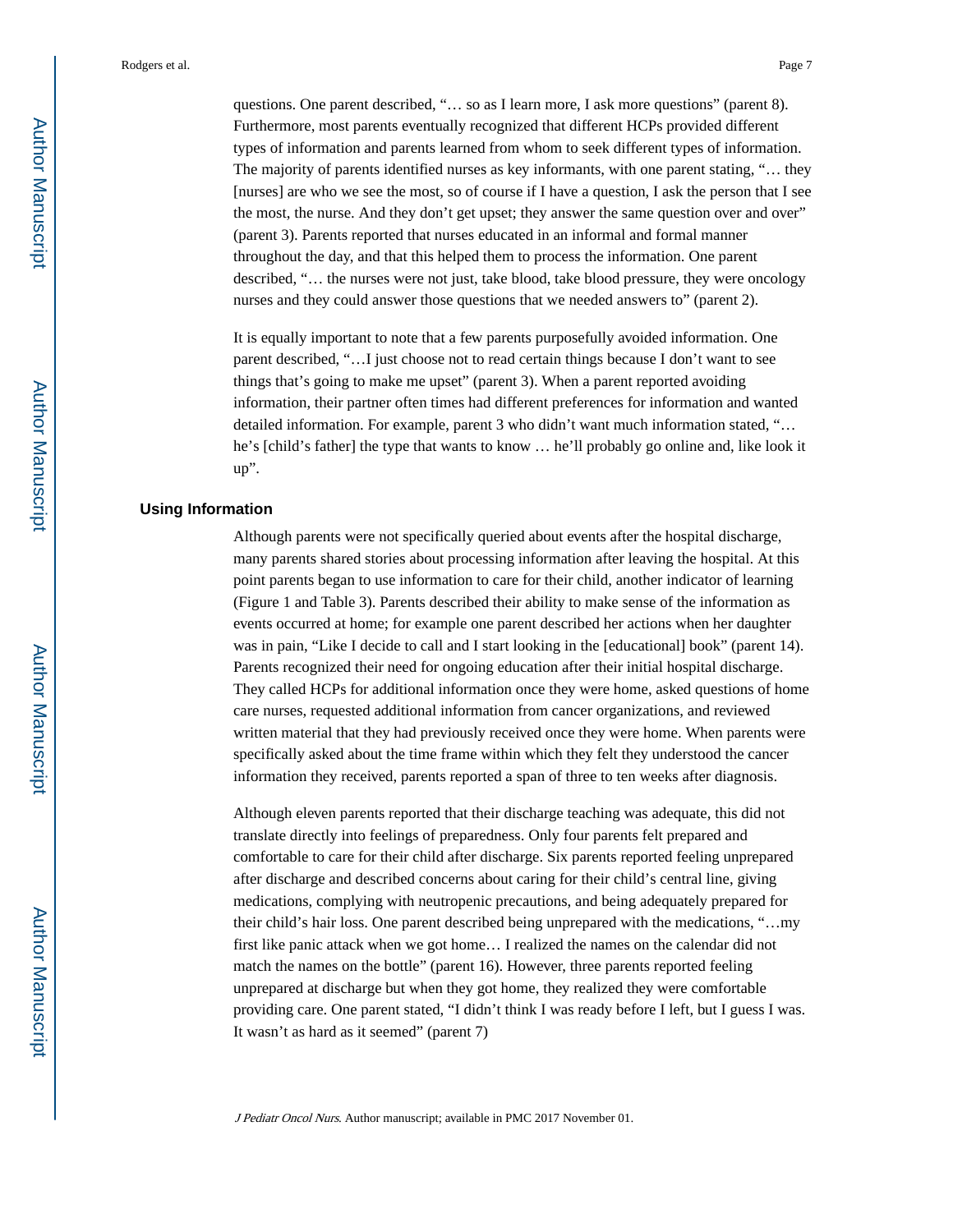#### **Influencing Learning**

Several factors affected parents' ability to process information (Table 3). Factors included both positive aspects that promoted parents' ability to process information and negative aspects that impeded processing.

**Responding to the diagnosis—**Parents reported intense feelings of shock, sadness, and stress when hearing the cancer diagnosis. One parent described, "I was so stressed and oh, gosh it was just an overwhelming feeling" (parent 9). These reactions interfered with parents' ability to process the information delivered to them. One parent stated, "…it's like the lady [physician] was saying it … but I couldn't hear it" (parent 15).

**Receiving reassuring provider communication—**Parents valued HCPs who displayed care and support during their interactions. Behaviors that were perceived this way included being empathetic, gentle, and calm when delivering information; being attentive to questions; repeating information; and "…sitting down and giving me the time of day" (parent 12). One parent reported, "And I remember one of the nurses he said, 'You know you're already doing a really good job…' I thought like- that really helped my confidence" (parent 16). Another parent described nurses spending time with the patient and mother, which provided an opportunity to have an open conversation that made the mother feel comfortable (parent 5).

**Pacing of information—**The ability to process information was affected by parental perception of how much and how quickly information was delivered. At diagnosis, parents reported receiving a large amount of information at a fast pace, which made processing difficult, "…there's just a ton of information coming at you at once" (parent 20) and "… I felt like at the time that it was just too much" (parent 6). Parents reported that the pacing of information delivery slowed down during the inpatient stay, which enabled them to process information more proficiently. One parent described, "… as that week slowed down, some of it just- it starts sinking in more" (parent 16). However, parents reported difficulty processing information immediately before discharge when the pacing of information delivery increased again. One parent described feeling overwhelmed and confused when receiving a large amount of information at the end of her child's hospitalization (parent 1).

**Receiving consistent information—**Providing information consistently was important to parents. Consistency included both a preference for the same provider giving information and uniformity in information provided. Parents appreciated receiving information from one HCP and having the same HCPs involved in their child's care, "It's been really nice to have somebody [oncologist] with him since day one" (parent 5). Frustration arose from unfamiliar HCPs, "Cause then you start to get comfortable with a familiar face and that's you know you're like, Okay well where's that doctor that I was talking to yesterday?" (parent 6). In addition, parents were frustrated and confused when they received mixed messages. For example, one parent described confusion related to the mixed messages about administering acetaminophen because some HCPs told her not to give it because it would mask a fever, but others told her that it was okay to give because fever was a side effect of some of the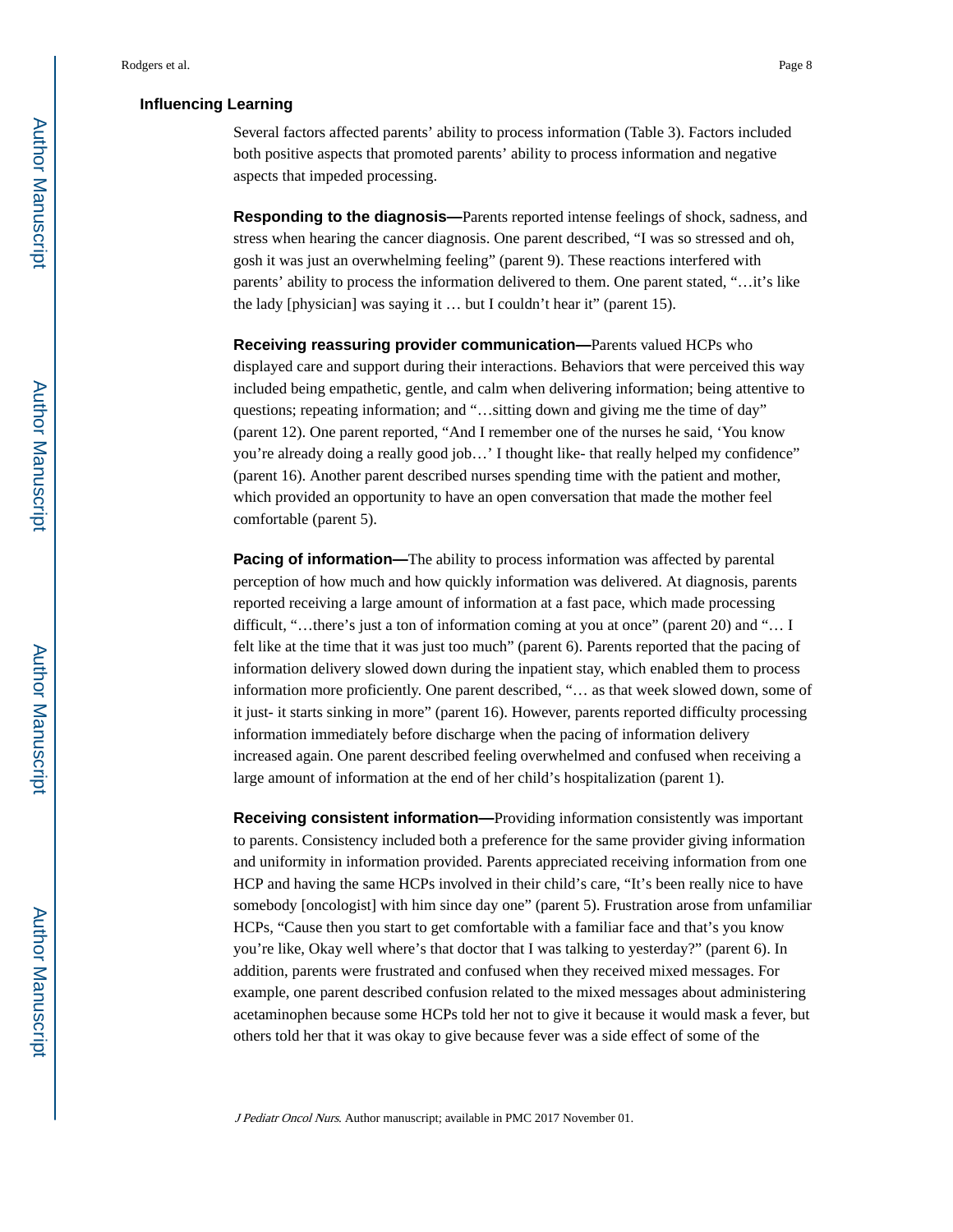**Figuring out life—**Following the diagnosis, many parents described feelings of uncertainty about what the diagnosis meant for their family. One parent stated, "…I was so lost- we never had this type of situation in our family, ever" (parent 9). Some parents needed to figure out their life after the diagnosis and make necessary adjustments. One parent reported, "…things that most concerned me … like I have a job, okay, what am I supposed to do about work?" (parent 3). These concerns required parents' attention prior to their ability to process the information about their child's disease.

written content, so that the written information was the same as the verbal information.

**Worrying about going home—**Feelings of uncertainty arose again immediately before discharge when parents became apprehensive about caring for their child at home. These parents' experiences illustrated this uncertainty, "Cause I didn't know what to expect" (parent 11) and "Cause there's no way you can remember everything" (parent 10). Parents expressed concerns about being solely responsible for caring for their child after discharge, and one parent noted what was at stake, "… we can't mess it up" (parent 5).

# **Discussion**

This study aimed to explore the content, timing, and methods of education experienced by parents of children newly diagnosed with cancer during the initial hospitalization. A prevailing finding of this study is the distinct need for individualization of education (content, timing, and methods) among parents, including individual parents within a couple. Tailoring the educational methods and amount of desired information according to the preferences of each parent is critical to enable parents to optimally process the information. Nurses are at the patient's bedside far more frequently than any other HCP, which provides opportunities to become familiar with the each parent's preferred learning style and unique characteristics. Incorporating the unique needs and preferred teaching methods into the plan of care may improve parents' ability to process the information. The quality of education, in particular the delivery of discharge teaching, has been associated with parent readiness for discharge and coping afterward, which in turn predicts post-hospital health service utilization (e.g. emergency room visits, unscheduled clinic visits, calls to hospital/provider, and unplanned readmission) (Weiss et al., 2008).

When a child is diagnosed with cancer, the initial hospitalization provides an opportunity for nurses to advocate for parents. Nurses play a significant role in educating and supporting parents of children newly diagnosed with cancer (Aburn & Gott, 2014; Kelly & Porock, 2005). Parents in our study identified nurses as HCPs from whom they can learn. Nurses' frequent presence at the bedside provides opportunities to reinforce and clarify information, describe events as they are occurring, and involve the parent in actively caring for their child. Many parents report not knowing what questions to ask after the diagnostic discussion; however, nurses can support parents by sharing information and discussing questions that other parents commonly ask, while providing ongoing care. Providing anticipatory guidance to parents through explanations of what to expect during treatment, upon discharge, and during follow up visits can enhance the educational process.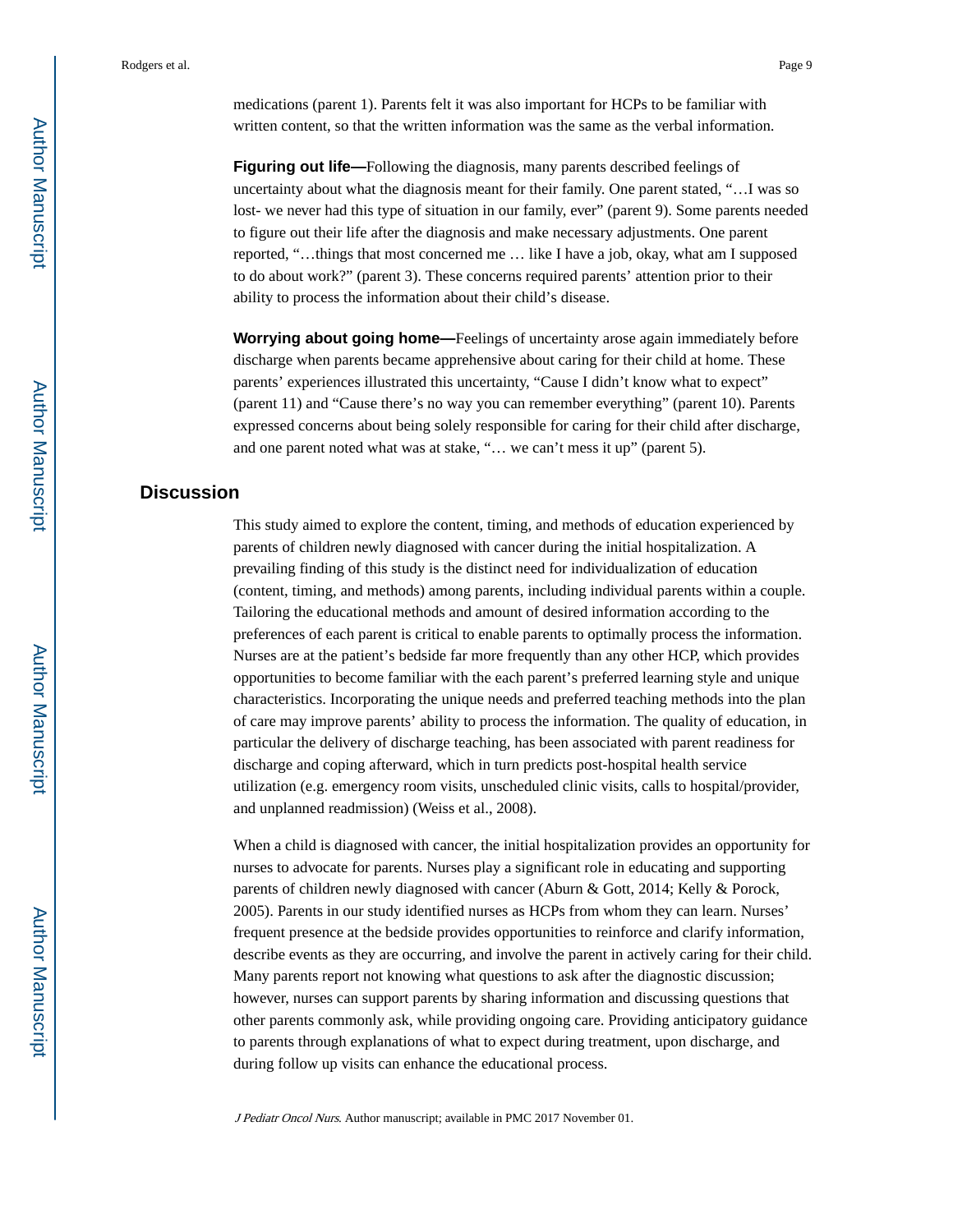Understanding factors that influence learning is essential in order for HCPs to support parents as they respond to the diagnosis and figure out life before receiving detailed information regarding their child's treatment and care. Critical attention to pacing of education allows parents to process information before the delivery of additional information. For example, Eder and colleagues (2007) recommended an initial meeting to discuss the cancer diagnosis then allowing time for parents to cope with their emotions before discussing details of the treatment. Nurses are ideally situated to assess for signs that parents are overwhelmed and advocate adjusting the pacing of information. When nurses identify that parents are no longer able to process information, they can stop an educational session and reschedule for a later time when parents are better able to focus and engage in the informational exchange. In addition, nurses can assure parents that learning is a process that will continue throughout the hospitalization and after discharge, and that information will be repeated as needed. Education does not end at hospital discharge, and it is important for nurses to inform parents about its ongoing nature.

Limitations of this study include a sample that included only parents of children diagnosed with cancer on an inpatient oncology unit. Some children with cancer are diagnosed as outpatients or on a non-oncology unit in the hospital. Educational experiences and needs of those parents may differ and should be explored in future studies. In addition, the majority of the children of the parents  $(n=15)$  in this sample were hospitalized two weeks or longer. Many children with cancer are discharged within a few days of their diagnosis and their educational experiences may differ. Although the focus of this study was on the initial hospitalization following diagnosis, many parents noted that the timeframe when they truly understood what was being taught extended far beyond their child's initial hospitalization. These findings suggest that education should be an ongoing process throughout the course of treatment, in order to meet the needs of parents across the treatment trajectory. Future studies are needed to evaluate parents' processing of information and continued learning needs beyond the initial hospitalization.

#### **Conclusion**

In this study, parents described the process through which they gained information related to their child's new cancer diagnosis through HCPs *telling* and *teaching* and parents *seeking*  and *using* information. Their insights emphasize the need for HCPs to be aware of how they provide education, particularly in regard to the *pacing* and *consistency* of information. All parents have preferred methods of learning. Our findings suggest that these preferences should be identified early in the hospitalization in order to incorporate them into the educational plan. In addition, parents in this study indicated that they want HCPs to be sensitive to their ability to process information, and that HCPs should pace learning appropriately. Parents may also benefit from anticipatory guidance related to the discharge process. Assessing influencing factors and parental concerns related to discharge will assist HCPs in identifying areas in which parents need additional reassurance or education. As one parent noted, "everything is at stake."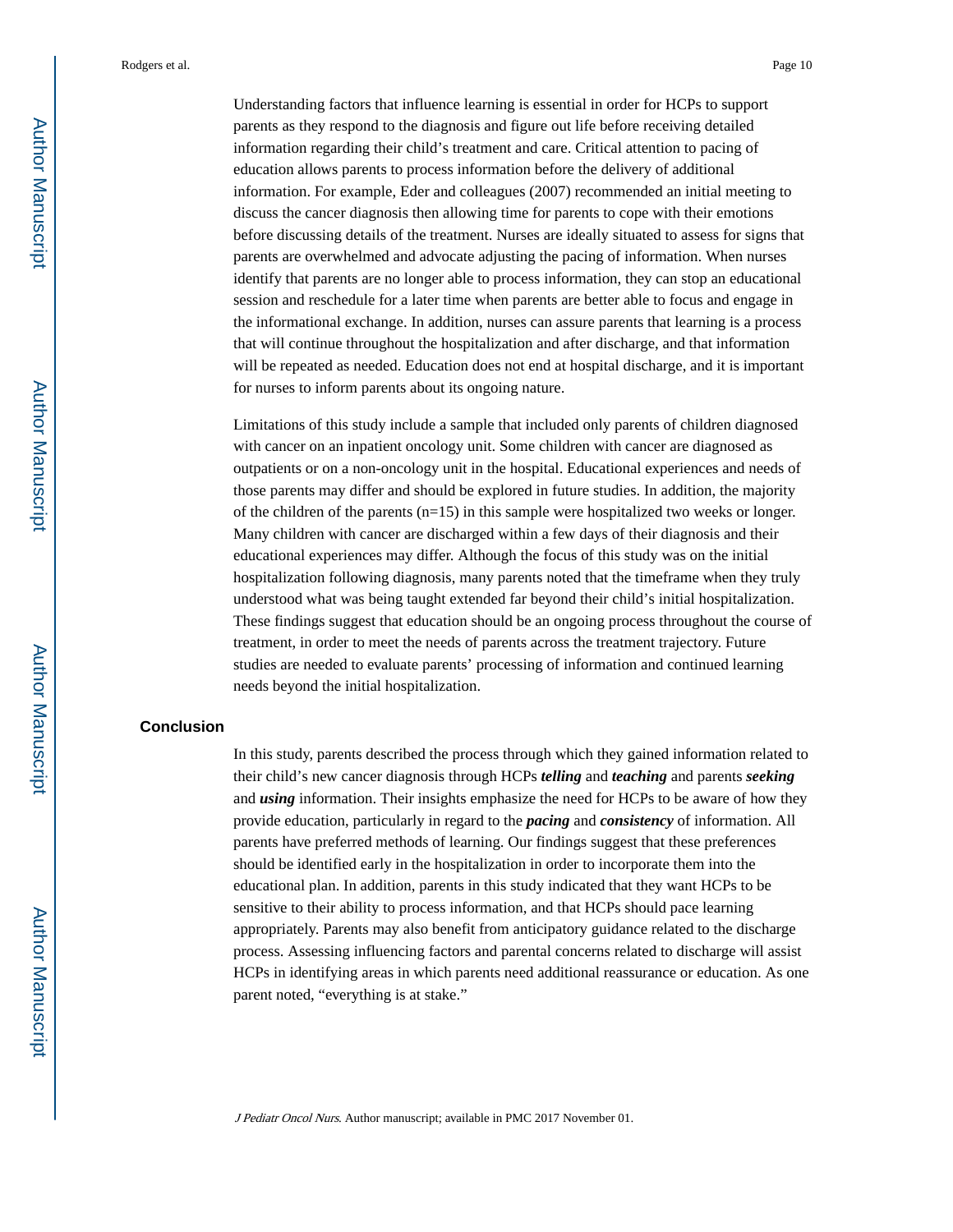# **Acknowledgments**

The authors would like to thank each of the parents in the study who graciously shared their stories and personal experiences and Joan Darling, Children's Oncology Group Patient Advocate who generously reviewed the proposal and interview guide. We would also like to acknowledge Dr. Withycombe's prior institution, Palmetto Health in Columbia, South Carolina, and Ms. Sachse's prior institution, Children's National Health System in Washington DC, for their support during development of this study.

Funding:

Supported by a Children's Oncology Group Nursing Fellowship in Patient/Family Education awarded to Cheryl Rodgers and funded through the National Cancer Institute/National Clinical Trials Network Group Operations Center Grant (U10CA180886; PI-Adamson), and by Alex's Lemonade Stand Foundation. Presented, in part, at the Children's Oncology Group's "State of the Science Symposium: Patient/Family Education in Pediatric Oncology," on October 6, 2015, in Dallas, TX; Symposium supported by the National Cancer Institute (R13CA196165 PIs-Landier & Hockenberry).

# **Biographies**

Cheryl Rodgers is an assistant professor at Duke University School of Nursing and chair of the evidence-based practice nursing subcommittee of the Children's Oncology Group.

Kristin Stegenga is a nurse researcher at Children's Mercy Hospital and adjunct assistant professor at the University of Kansas School of Nursing.

Janice Withycombe is an assistant professor at Emory University within the Nell Hodgson Woodruff School of Nursing and a researcher with Children's Healthcare of Atlanta in Georgia.

Karen Sachse is a senior nurse educator for Baxalta Incorporated.

Katherine Patterson Kelly is a nurse scientist in the Nursing Research and Quality Outcomes Department at Children's National Health System. She is a longstanding member of the Children's Oncology Group Nursing Discipline, the Nursing Scholars Committee and the Cancer Control and Supportive Care Committee Guidelines Task Force.

### **References**

- Aburn G, Gott M. Education given to parents of children newly diagnosed with acute lymphoblastic leukemia: A narrative review. Journal of Pediatric Oncology Nursing. 2011; 28(5):300–305. [PubMed: 21946195]
- Aburn G, Gott M. Education given to parents of children newly diagnosed with acute lymphoblastic leukemia: The parents' perspective. Pediatric Nursing. 2014; 40(5):243–256. [PubMed: 25929116]
- Corbin, J., Strauss, A. Basics of Qualitative Research: Techniques and Procedures for Developing Grounded Theory. 4th. Los Angeles, CA: Sage; 2015.
- Dantas C, Leite J, de Lima S, Stipp M. Grounded theory conceptual and operational aspects: A method possible to be applied in nursing research. Revista Latino-Americana de Enfermagem. 2009; 17(4):573–579. [PubMed: 19820867]
- Eden OB, Black I, MacKinlay GA, Emery AE. Communication with parents of children with cancer. Palliative Medicine. 1994; 8:105–114. [PubMed: 8081551]
- Eder ML, Yamokoski AD, Wittmann PW, Kodish ED. Improving informed consent: Suggestions from parents of children with leukemia. Pediatrics. 2007; 119(4):e849–e859. [PubMed: 17403829]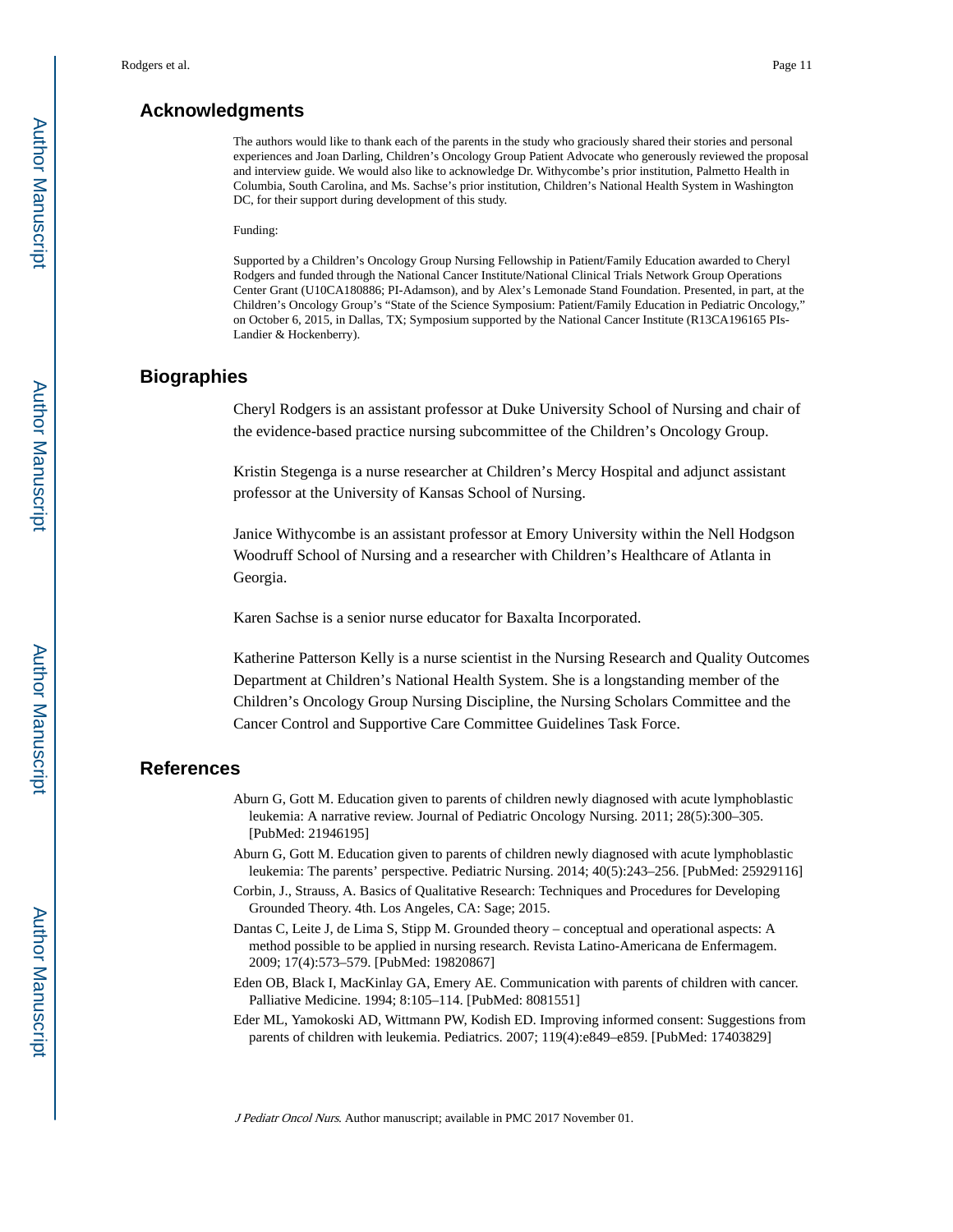- Ewing LJ, Long K, Rotondi A, Howe C, Bill L, Marsland AL. Brief report: A pilot study of a webbased resource for families of children with cancer. Journal of Pediatric Psychology. 2009; 34(5): 523–529. [PubMed: 18784185]
- Foley G, Timonen V. Using grounded theory method to capture and analyze health care experiences. Health Services Research. 2015; 50(4):1195–1210. [PubMed: 25523315]
- Flury M, Caflisch U, Ullmann-Bremi A, Spichiger E. Experiences of parents caring for their child after a cancer diagnosis. Journal of Pediatric Oncology Nursing. 2011; 28(3):143–153. [PubMed: 21490277]
- Jackson AC, Stewart H, O-Toole M, Tokatlian N, Enderby K, Miller J, Ashley D. Pediatric brain tumor patients: Their parent's perceptions of the hospital experience. Journal of Pediatric Oncology Nursing. 2007; 24:95–105. [PubMed: 17332423]
- Kelly KP, Porock D. A survey of pediatric oncology nurses' perceptions of parent educational needs. Journal of Pediatric Oncology Nursing. 2005; 22:58–66. [PubMed: 15574727]
- Landier W, Leonard M, Ruccione KS. Children's Oncology Group's 2013 blueprint for research: Nursing discipline. Pediatric Blood & Cancer. 2013; 60(6):1031–1036. [PubMed: 23255369]
- Lewis D, Gundwardena S, Saadawi GE. Caring connections: Developing an Internet resource for family caregivers of children with cancer. CIN: Computers, Informatics, Nursing. 2005; 23(5): 265–274.
- Mack JW, Wolfe J, Cook EF, Grier HE, Cleary PD, Weeks JC. Peace of mind and sense of purpose as core existential issues among parents of children with cancer. Archives of Pediatric & Adolescent Medicine. 2009; 163(6):519–524.
- Matutina R. Educating families of children newly diagnosed with cancer. Cancer Nursing Practice. 2010; 9(1):28–30.
- McGrath P. Beginning treatment for childhood acute lymphoblastic leukemia: Insights from the parents' perspective. Oncology Nursing Forum. 2002; 29(6):988–996. [PubMed: 12096296]
- Rabineau KM, Mabe PA, Vega RA. Parenting stress in pediatric oncology populations. Journal of Pediatric Hematology/Oncology. 2008; 30(5):358–365. [PubMed: 18458569]
- Sandelowski M. Whatever happened to qualitative description? Research in Nursing & Health. 2000; 23:334–340. [PubMed: 10940958]
- Sandelowski M. Sample size in qualitative research. Research in Nursing & Health. 1995; 18:179–183. [PubMed: 7899572]
- Slone JS, Self E, Friedman D, Heiman H. Disparities in pediatric oncology patient education and linguistic resources: Results of a national survey of pediatric oncologists. Pediatric Blood & Cancer. 2014; 61(2):333–336. [PubMed: 24167088]
- Speziale, H., Carpenter, D. Qualitative Research in Nursing, Advancing the Humanistic Imperative. 5th. Philadelphia, PA: Lippincott, Williams & Wilkins; 2010.
- Svavarsdottir EK, Sigurdardottir AO. Developing a family-level intervention for families of children with cancer. Oncology Nursing Forum. 2006; 33(5):983–990. [PubMed: 16955126]
- Tackett AP, Cushing CC, Suorsa KI, Mullins AJ, Gamwell KL, Mayes S, Mullins LL. Illness uncertainty, global psychological distress, and posttraumatic stress in pediatric cancer: A preliminary examination using a path analysis approach. Journal of Pediatric Psychology. 2016; 41(3):309–318. [PubMed: 26423322]
- Thorne S, Kirkham SR, MacDonald-Emes J. Interpretive description: A noncategorical qualitative alternative for developing nursing knowledge. Research in Nursing & Health. 1997; 20:169–177. [PubMed: 9100747]
- Weiss M, Johnson NL, Malin S, Jerofke T, Lang C, Sherburne E. Readiness for discharge in parents of hospitalized children. Journal of Pediatric Nursing. 2008; 23(4):282–295. [PubMed: 18638672]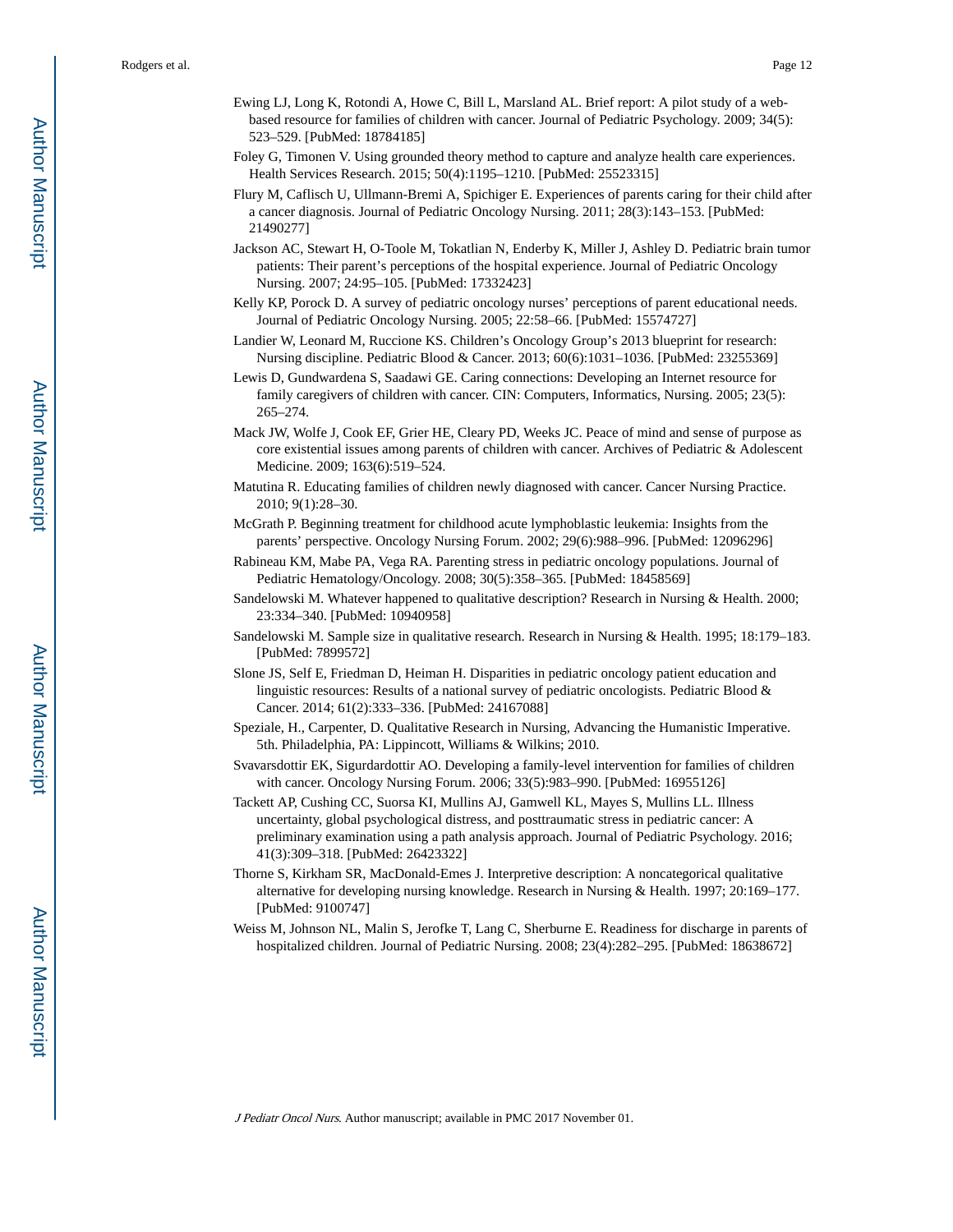

Learning by doing Learning together Engaging with other parents Using helpful tools

Using the Internet Using helpful approaches

Knowing from whom to learn Making sense of it Needing ongoing education

Feeling prepared for discharge Developing helpful home strategies

**Figure 1.** 

Parental processing of information after a child's cancer diagnosis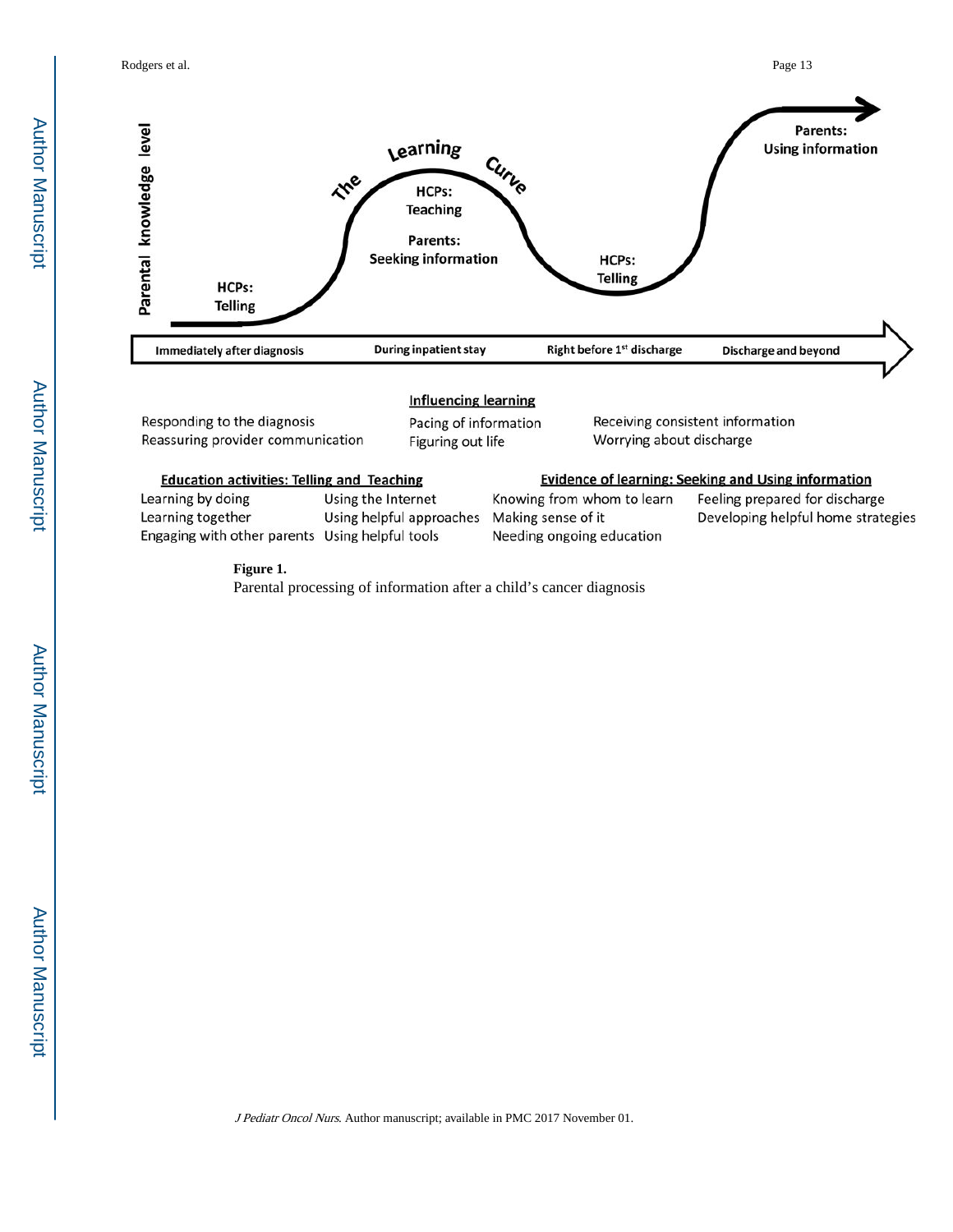#### Parent Characteristics

| <b>Characteristics</b>           | N(%)    |
|----------------------------------|---------|
| Gender                           |         |
| Female                           | 16(80)  |
| Male                             | 4(20)   |
| Age                              |         |
| $21 - 29$                        | 7(35)   |
| $30 - 39$                        | 9 (45)  |
| $40 - 49$                        | 3(15)   |
| > 50                             | 1(5)    |
| Race                             |         |
| Caucasian                        | 10(50)  |
| African American                 | 6(30)   |
| Asian                            | 1(5)    |
| Other                            | 3(15)   |
| <b>Education</b>                 |         |
| Some high school                 | 2(10)   |
| High school graduate             | 2(10)   |
| Some college                     | 6(30)   |
| College graduate/graduate school | 10(50)  |
| <b>Marital Status</b>            |         |
| Single, never married            | 6(30)   |
| Single, divorced                 | 2(10)   |
| Single, parents cohabitating     | 1(5)    |
| Married                          | 11 (55) |
| <b>Patient Characteristics</b>   | N (%)   |
| Age                              |         |
| $<$ 3 years                      | 3(15)   |
| 3–6 years                        | 9(45)   |
| $7-12$ years                     | 5(25)   |
| $13-18$ years                    | 3(15)   |
| <b>Diagnosis</b>                 |         |
| Leukemia                         | 12(60)  |
|                                  | 1(5)    |
| Lymphoma                         |         |

 $< 2$  weeks  $5 (25)$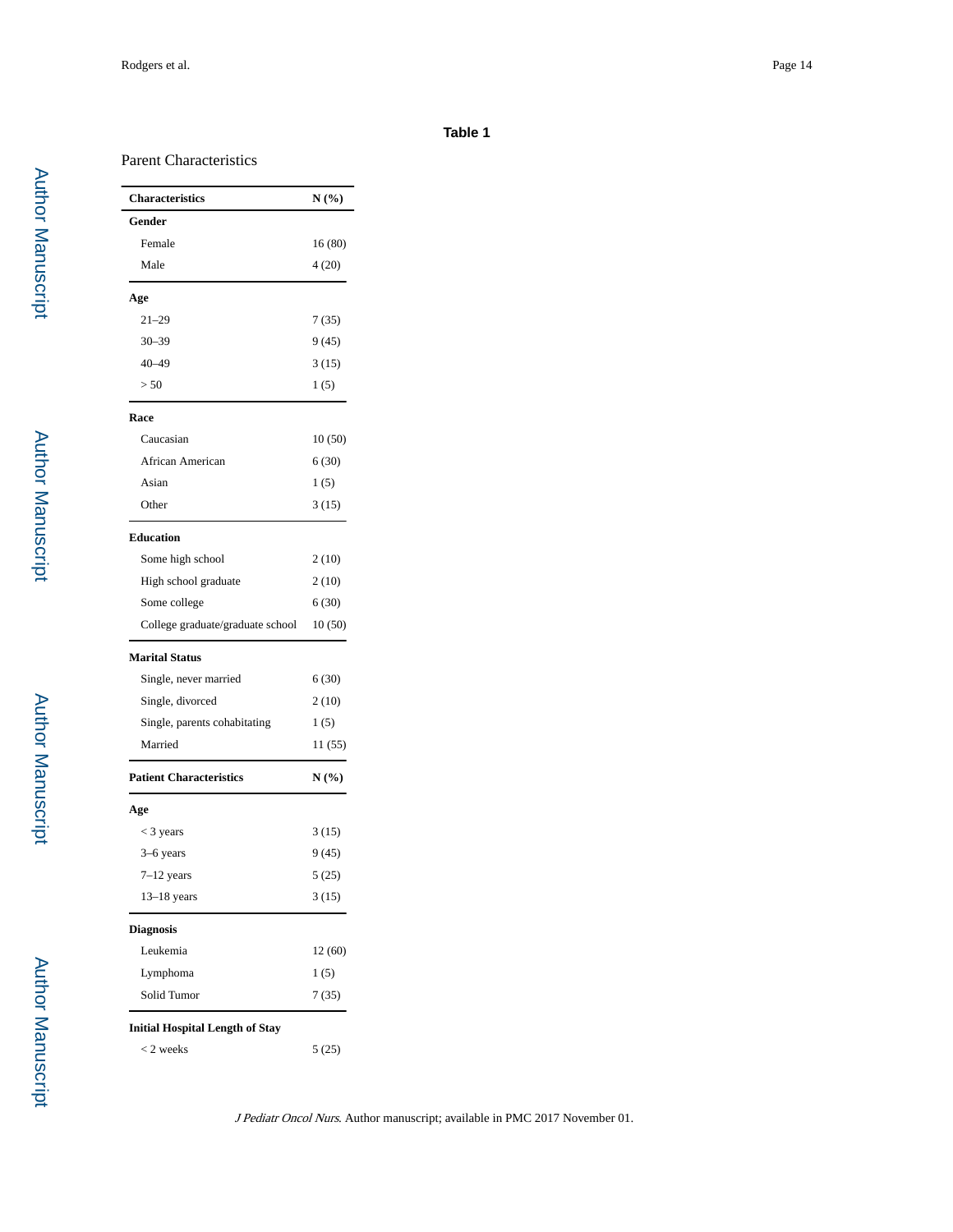| <b>Characteristics</b> | N(%)  |
|------------------------|-------|
| 2–4Weeks               | 8(40) |
| $>$ 4 weeks            | 7(35) |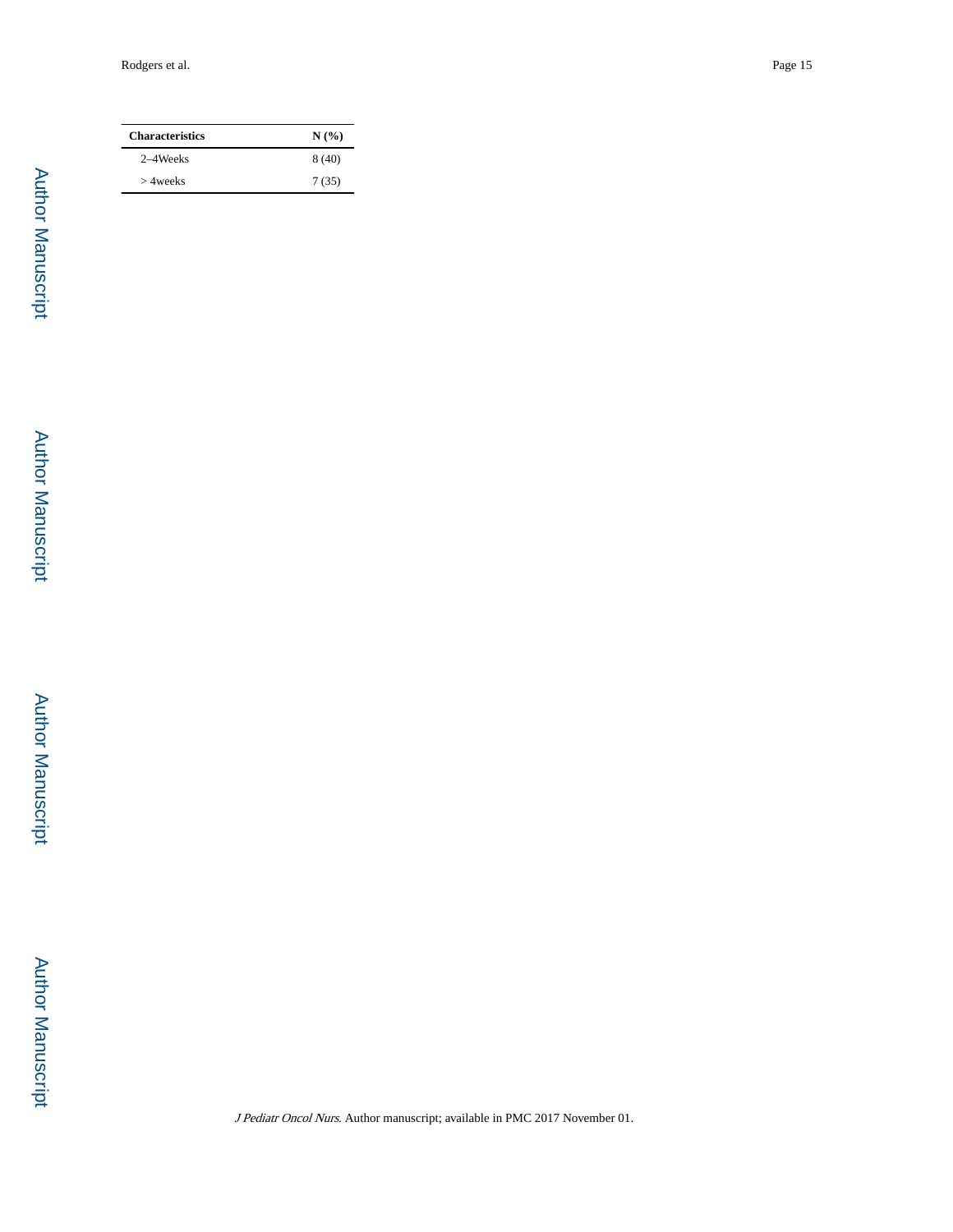# Parent Listing

| <b>Parent ID Number</b> | <b>Parent Role</b> | Child's Age | <b>Child's Diagnosis</b> |
|-------------------------|--------------------|-------------|--------------------------|
| 1                       | mother             | 16 years    | <b>APML</b>              |
| $\overline{c}$          | mother             | 3 years     | AI.                      |
| 3                       | mother             | 4 years     | <b>ALL</b>               |
| $\overline{4}$          | mother             | 10 years    | Ewing sarcoma            |
| 5                       | mother             | 3 years     | <b>ALL</b>               |
| 6                       | father             | 4 years     | Rhabdomyosarcoma         |
| 7                       | mother             | 10 months   | <b>Infant ALL</b>        |
| 8                       | mother             | 16 years    | AML                      |
| 9                       | mother             | 10 years    | Non Hodgkin Lymphoma     |
| 10                      | father             | 5 years     | <b>ALL</b>               |
| 11                      | mother             | 4 years     | <b>ALL</b>               |
| 12                      | mother             | 4 years     | Wilms Tumor              |
| 13                      | mother             | 2.5 years   | Rhabdomyosarcoma         |
| 14                      | mother             | 17 years    | Osteosarcoma             |
| 15                      | mother             | 11 years    | Osteosarcoma             |
| 16                      | mother             | 3 years     | <b>ALL</b>               |
| 17                      | father             | 2 years     | <b>ALL</b>               |
| 18                      | father             | 15 years    | <b>ALL</b>               |
| 19                      | mother             | 12 years    | Rhabdomyosarcoma         |
| 20                      | mother             | 7 years     | <b>ALL</b>               |

Abbreviations: APML=acute promyelocytic leukemia; ALL=acute lymphoblastic leukemia; AML=acute myeloid leukemia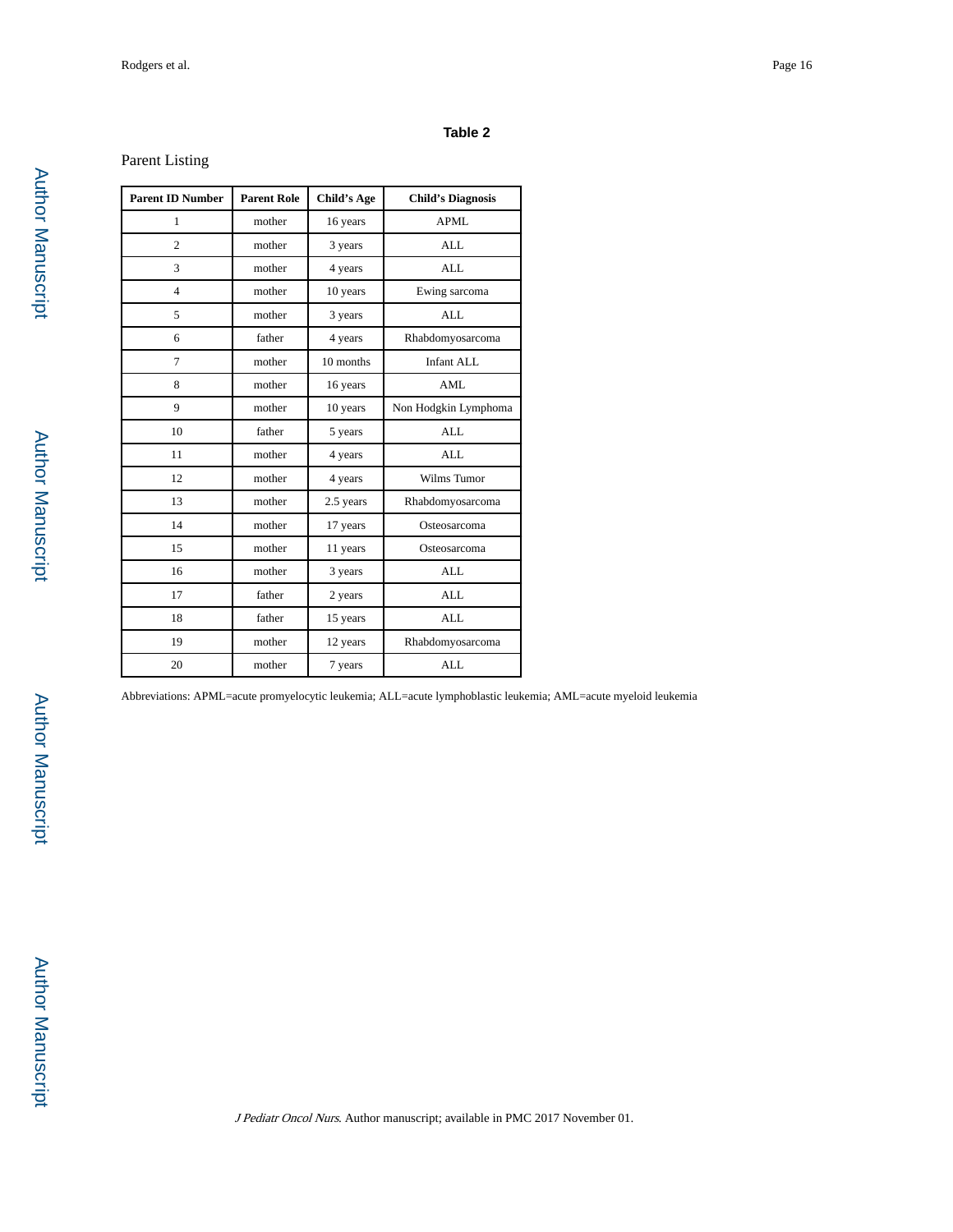#### Selective, Axial, and Associated Codes

*Processing information after my child's cancer diagnosis* **(Selective code): Parents manage information from the new diagnosis discussion and inpatient teaching in ways that lead to learning to apply new skills to the care of their child with cancer after discharge**

*Telling* **(Axial code): Health care providers' one-way education processes that are used to deliver large quantities of information at diagnosis and initial discharge**

*Teaching* **(Axial code): Interactive education processes characterized by a reciprocal information exchange between health care providers and parents**

| Associated code name                  | Code definition                                                                                                                                                                                       | <b>Exemplar Parent Statements</b>                                                                                                                                                                                                                                                          |
|---------------------------------------|-------------------------------------------------------------------------------------------------------------------------------------------------------------------------------------------------------|--------------------------------------------------------------------------------------------------------------------------------------------------------------------------------------------------------------------------------------------------------------------------------------------|
| Learning by doing                     | Parents are actively engaged in their new<br>diagnosis cancer education                                                                                                                               | " I learned and it's because I learned again hands<br>on. You know and I- I- thrive on hands on you<br>experiences. So yeah" (parent 19)                                                                                                                                                   |
| Learning together                     | Parents acquire new diagnosis cancer<br>information in structured classes with other<br>parents                                                                                                       | " in that class it's like the one time you get a bunch<br>of other parents in the room. So if they had like<br>questions about things yourself hadn't thought of,<br>you had those extra brains around" (parent 10)                                                                        |
| Engaging with other parents           | Parents find meeting and interacting with<br>other parents of children variably helpful.                                                                                                              | " it was a lifeline for us to reach out and find other<br>people who- maybe not the same cancer but that<br>were walking a similar journey so that they kind of<br>understood." (parent 2)<br>"they were dealing with their own personal issues"<br>(parent 6)                             |
| Using the Internet                    | Parents feelings about the helpfulness of<br>computer-based resources as a source of<br>new diagnosis cancer education.                                                                               | And give us websites to go to with accurate<br>information. You know we are going to look, we all<br>have laptops or smart phones and we are going to use<br>them. So give us a list of good links to go to. (parent<br>1)                                                                 |
| Using helpful approaches              | Parents found or perceived various<br>strategies beneficial during the new<br>diagnosis cancer education process                                                                                      | "I actually had a nurse tell me a couple of days in,<br>'You may want to take notes.' Yeah, so after that I<br>started carrying my notebook and started writing<br>everything down." (parent 4)                                                                                            |
| Using helpful tools                   | Parents' preferred and actual educational<br>tools that they identified as helpful during<br>the educational process                                                                                  | A notebook for copies of blood counts, the calendar,<br>and paper to write questions (parent 13)                                                                                                                                                                                           |
| associated home care into their lives |                                                                                                                                                                                                       | Seeking information (Axial code): Parents pursue knowledge important to them as they assimilate their child's cancer diagnosis and                                                                                                                                                         |
|                                       |                                                                                                                                                                                                       |                                                                                                                                                                                                                                                                                            |
|                                       | Using information (Axial code): Parents are able to apply new diagnosis cancer education to the process of caring for their child                                                                     |                                                                                                                                                                                                                                                                                            |
| Associated code name                  | Code definition                                                                                                                                                                                       | <b>Exemplar Parent Statements</b>                                                                                                                                                                                                                                                          |
| Making sense of it                    | Parents begin to process information as<br>events occur after discharge                                                                                                                               | "I felt that- it was a little bit harder [flushing lines at<br>home] but I had the paper and so it was step-by<br>step and so I think you do it a couple times, you kind<br>of get used to it." (parent 8)                                                                                 |
| Needing ongoing education             | Parents require additional information after<br>going home the first time                                                                                                                             | "The one thing I would say is um, there's a lot of<br>assumptions going around when we come in now,<br>that we know everything." (parent 10)                                                                                                                                               |
| Knowing from whom to learn            | Parents recognize that different providers<br>meet their varying new diagnosis cancer<br>education needs                                                                                              | "I mean they [nurses] were the ones who really I felt<br>like-were like our anchor you know? And kind of<br>guided us- like gave us the lowdown you know what<br>I mean?" (parent 16)                                                                                                      |
| Feeling prepared for discharge        | Parents perceive different levels of adequacy<br>regarding understanding information to<br>successfully implement tasks associated<br>with the care of their child after going home<br>the first time | "So I mean it's- we kind of left in confusion and<br>then I just sorted it out after I got home." (parent 4)<br>"Yeah because when I got home it was easy. It was<br>easy to make the chart and all I had to do was<br>leave the chart and everything went down perfectly."<br>(parent 15) |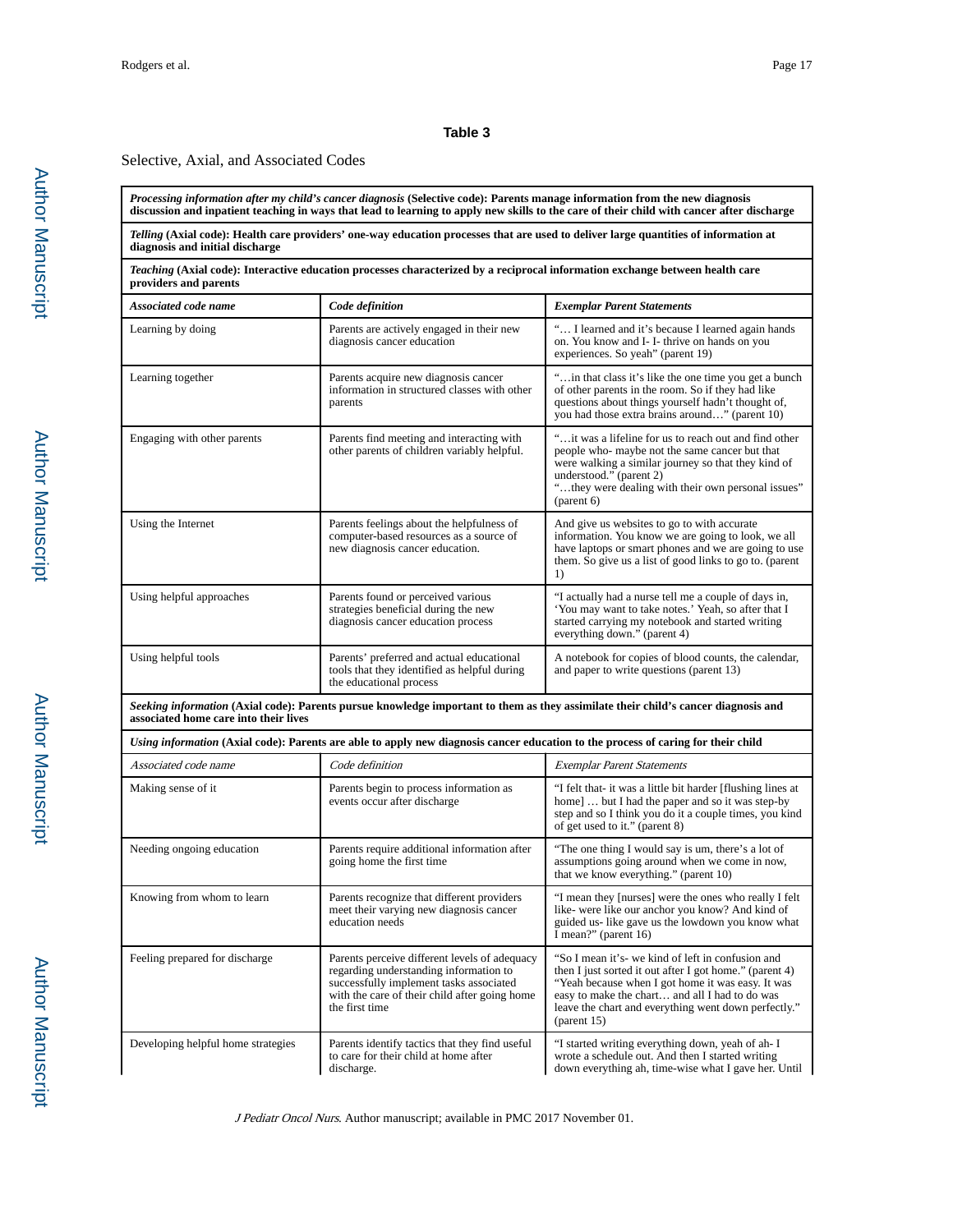| diagnosis and initial discharge                |                                                                                                                                                    |                                                                                                                                                                                                                                                                                                                                                      | Telling (Axial code): Health care providers' one-way education processes that are used to deliver large quantities of information at   |
|------------------------------------------------|----------------------------------------------------------------------------------------------------------------------------------------------------|------------------------------------------------------------------------------------------------------------------------------------------------------------------------------------------------------------------------------------------------------------------------------------------------------------------------------------------------------|----------------------------------------------------------------------------------------------------------------------------------------|
| providers and parents                          |                                                                                                                                                    |                                                                                                                                                                                                                                                                                                                                                      | Teaching (Axial code): Interactive education processes characterized by a reciprocal information exchange between health care          |
| Associated code name                           | Code definition                                                                                                                                    |                                                                                                                                                                                                                                                                                                                                                      | <b>Exemplar Parent Statements</b>                                                                                                      |
|                                                |                                                                                                                                                    |                                                                                                                                                                                                                                                                                                                                                      | it became routine and then I didn't have to do it."<br>(parent 4)                                                                      |
| parents' ability to process information        |                                                                                                                                                    |                                                                                                                                                                                                                                                                                                                                                      | Influencing learning (Axial code): Responses to the cancer diagnosis, and to health care provider approaches to education, that affect |
| Associated code name                           | <b>Definition</b>                                                                                                                                  | <b>Exemplar Parent Statements</b>                                                                                                                                                                                                                                                                                                                    |                                                                                                                                        |
| Responding to the diagnosis                    | Parent emotions and<br>reactions to the news of<br>their child's cancer                                                                            | "I'd say the only thing is just trying to retain everything with the fog<br>that you're in from being hit with it." (parent 4)                                                                                                                                                                                                                       |                                                                                                                                        |
| Receiving reassuring provider<br>communication | Parents feel comfort and<br>support from clinicians by<br>the ways they interact<br>with them                                                      | " and I think he is a really good example of a doctor who I think<br>understood um the- the emotional moment that was happening with<br>our family and what that-what this change was meaning for our<br>family I felt like he was very empathetic which was good. But he<br>was very factual you know but open and nice." (parent 16)               |                                                                                                                                        |
| Figuring out life                              | Parents must adjust their<br>family activities, including<br>work and children's<br>activities, after the child's<br>diagnosis                     | "That was my hardest experience just having to juggle the logistics"<br>with you know who can I shuffle car pool off with you know for my<br>daughter. And you know who's gonna pick up this meal or who's<br>gonna let the cleaners in. You know just like the little logistics that you<br>don't think crowds you until it crowds you." (parent 5) |                                                                                                                                        |
| Worrying about discharge                       | Parents feel uncertainty<br>and apprehension as they<br>prepare to take their child<br>with cancer home for the<br>first time                      | "Like that whirlwind still hadn't worn off and they're like, Okay, now<br>you take her home. And I just remember that scared me the most"<br>(parent 16)                                                                                                                                                                                             |                                                                                                                                        |
| Pacing of information                          | Parents' sensitivity to the<br>timing of new diagnosis<br>cancer education and their<br>ability to take it in and<br>retain it                     | "Cause I know that first meeting was three hours and  I'm sure that<br>they told us three hours worth of information. I don't remember three<br>hours worth of information." (parent 2)                                                                                                                                                              |                                                                                                                                        |
| Receiving consistent information               | Parents express a need for<br>uniform educational<br>content, including a<br>preference for having the<br>same clinicians provide<br>the education | "I would have fifty different doctors telling me things and every<br>doctor's got a different opinion. So I kind felt like sometimes I got<br>fifty different opinions, you know?" (parent 6)                                                                                                                                                        |                                                                                                                                        |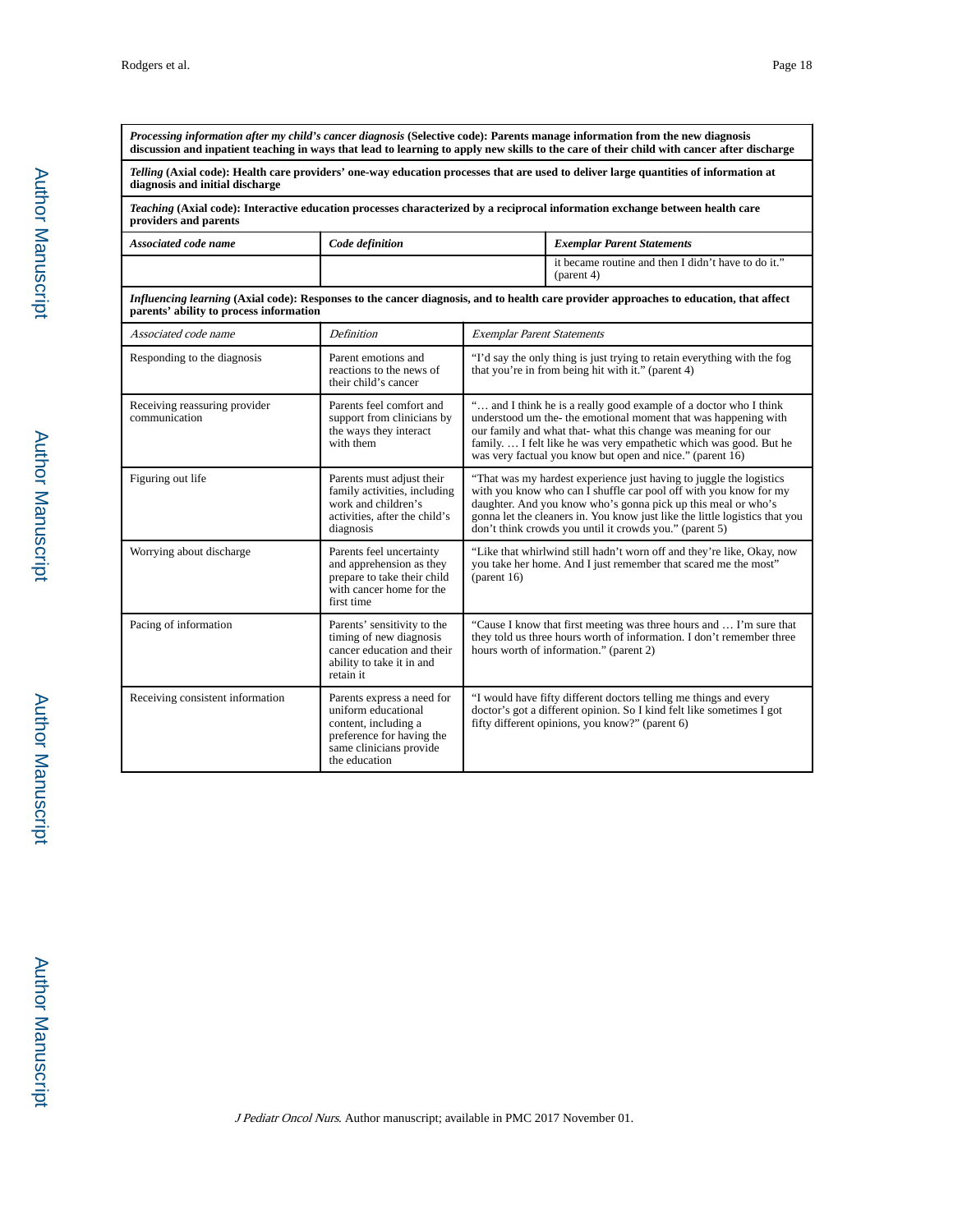# Actual and Desired Content throughout the Hospitalization

| <b>DIAGNOSIS</b>                                                                                                                                                                                                                                                                                                                                                                                                                                                                                                                                                                                                                                                                                                                                                                                          |                                                                                                                                                                                                                                                                                                                                                                                                                                                                                                                                                                                |
|-----------------------------------------------------------------------------------------------------------------------------------------------------------------------------------------------------------------------------------------------------------------------------------------------------------------------------------------------------------------------------------------------------------------------------------------------------------------------------------------------------------------------------------------------------------------------------------------------------------------------------------------------------------------------------------------------------------------------------------------------------------------------------------------------------------|--------------------------------------------------------------------------------------------------------------------------------------------------------------------------------------------------------------------------------------------------------------------------------------------------------------------------------------------------------------------------------------------------------------------------------------------------------------------------------------------------------------------------------------------------------------------------------|
| Actual                                                                                                                                                                                                                                                                                                                                                                                                                                                                                                                                                                                                                                                                                                                                                                                                    | $Desired^*$                                                                                                                                                                                                                                                                                                                                                                                                                                                                                                                                                                    |
| Disease<br>Prognosis<br>Treatment (immediate and overview of phases of treatment)<br>Clinical trials and randomization<br>Side effects of treatment<br><b>Blood counts</b><br>Transfusions<br>Calculating absolute neutrophil count (ANC)<br>Neutropenia<br>Defining fever and what to do<br>Central venous access device<br>How to talk to patient's siblings                                                                                                                                                                                                                                                                                                                                                                                                                                            | Stories of children surviving cancer<br>Duration of treatment                                                                                                                                                                                                                                                                                                                                                                                                                                                                                                                  |
| <b>INITIAL HOSPITALIZATION STAY</b>                                                                                                                                                                                                                                                                                                                                                                                                                                                                                                                                                                                                                                                                                                                                                                       |                                                                                                                                                                                                                                                                                                                                                                                                                                                                                                                                                                                |
| Actual                                                                                                                                                                                                                                                                                                                                                                                                                                                                                                                                                                                                                                                                                                                                                                                                    | $Desired^*$                                                                                                                                                                                                                                                                                                                                                                                                                                                                                                                                                                    |
| Fevers – what is it, when to call, what to expect<br>Medications and side effects of the medications<br>Mood swings and diet for child on steroids<br>Symptoms to watch for<br>Blood cells<br>Transfusions<br>Hand washing<br>Hygiene and oral care<br>Filgrastim injection<br>How to take temperature<br>Care of central venous access device<br>Signs of central venous access device infection<br>Not to give over the counter medications<br>Infertility<br>Roadmap for treatment<br>When patient should wear mask<br>Nutrition<br>Preparing the home for discharge<br>Information for siblings<br>Activity restrictions after discharge<br>Hospital routines<br>Reassurance that parents did not cause the cancer<br>Overview of full treatment<br>Reliable websites                                 | Length of hospitalization and possible discharge date<br>Likelihood for hospital readmissions<br>Why patient is receiving a transfusion<br>Timeframe for neutropenia<br>Implications of neutropenia once discharged (i.e., need to<br>stay home, need to avoid restaurants, when is it okay to<br>go to school)<br>Ways to encourage child to eat and drink<br>Chemotherapy precautions for family members<br>Activity restrictions (i.e., swimming)<br>Duration of treatment and need for long-term follow up<br>Support groups through social media and physical<br>meetings |
| <b>DISCHARGE</b>                                                                                                                                                                                                                                                                                                                                                                                                                                                                                                                                                                                                                                                                                                                                                                                          |                                                                                                                                                                                                                                                                                                                                                                                                                                                                                                                                                                                |
| Actual                                                                                                                                                                                                                                                                                                                                                                                                                                                                                                                                                                                                                                                                                                                                                                                                    | $Desired^*$                                                                                                                                                                                                                                                                                                                                                                                                                                                                                                                                                                    |
| Emergency phone numbers<br>Fever<br>Need to go to local hospital if fever develops and call treating hospital<br>Medications – schedule, dosing, purpose, side effects<br>How to administer injections<br>Do not administer over the counter medications<br>Signs and symptoms to call immediately<br>Neutropenic precautions<br>Thrombocytopenic precautions and signs of bleeding that parents should call about<br>Care of central venous access device<br>Hygiene<br>Hand washing<br>Oral care and diet if mucositis develops<br>Nutrition and diet precautions<br>Preparing home<br>Minimize sun exposure<br>Reassurance to call with any questions after discharge<br>Expect unplanned admissions and have emergency bag packed and ready<br>Frequency of clinic visits<br>Information for siblings | How to give young child oral medications<br>What to do if child vomits after oral medication<br>Specific warning signs to call immediately<br>Clinic routine<br>Needle size for port access<br>Precautions for siblings<br>Precautions for visitors at home<br>Diet precautions (i.e., what does it mean to wash fruits<br>and vegetables really well?)<br>Support groups through social media and local meetings                                                                                                                                                              |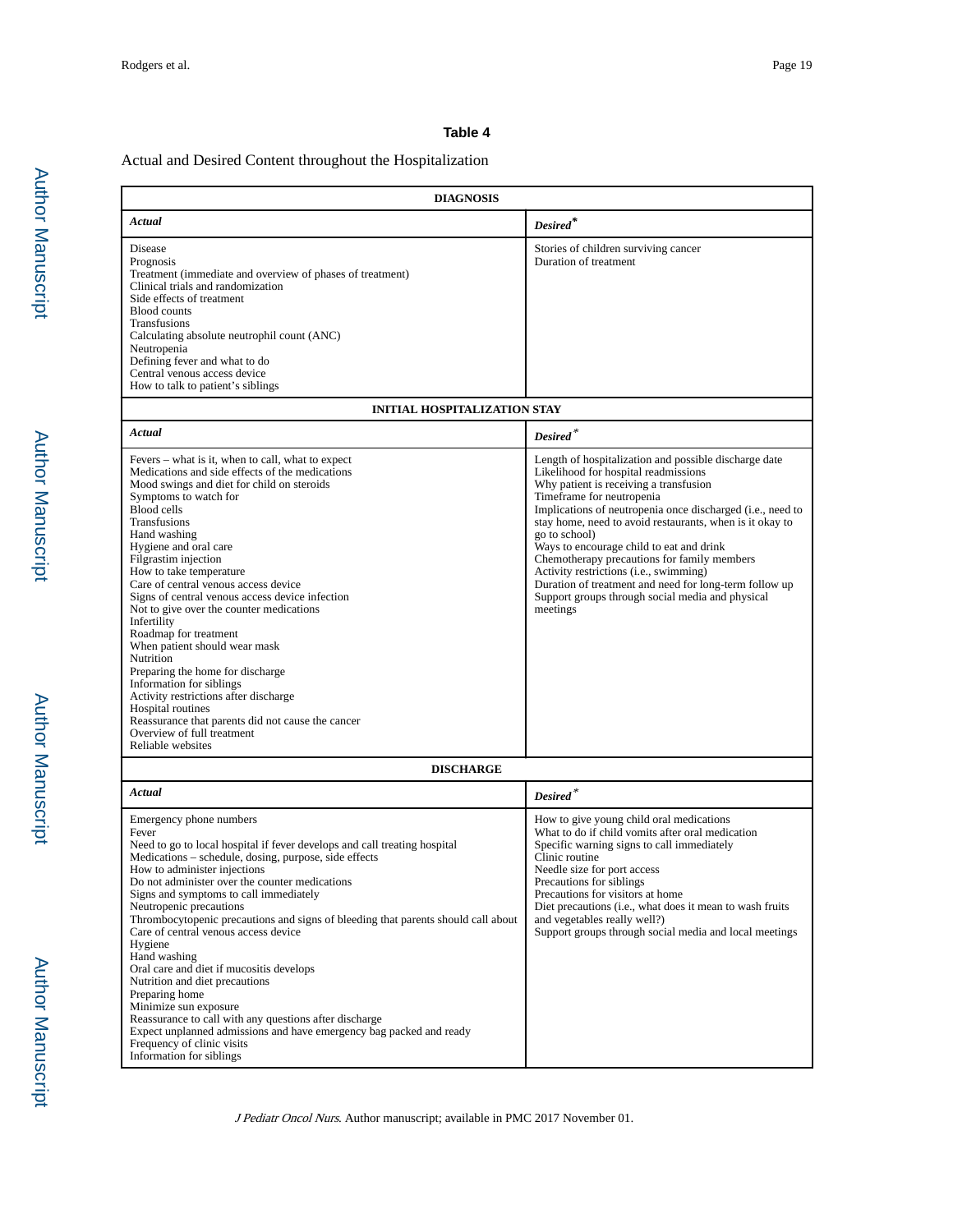\* Desired content is in addition to, and not exclusive of, actual content